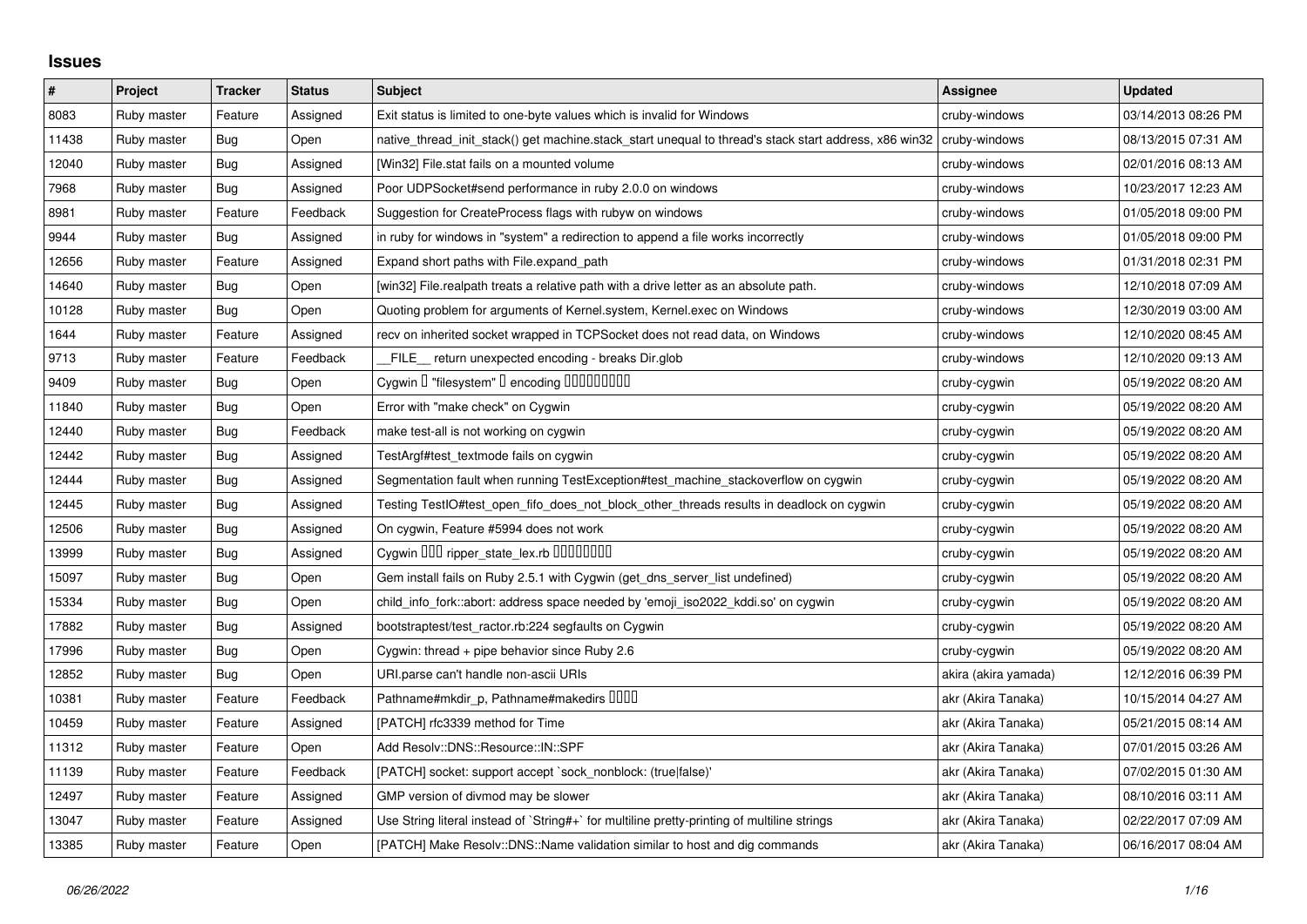| #     | Project     | <b>Tracker</b> | <b>Status</b> | <b>Subject</b>                                                                     | <b>Assignee</b>                     | <b>Updated</b>      |
|-------|-------------|----------------|---------------|------------------------------------------------------------------------------------|-------------------------------------|---------------------|
| 14066 | Ruby master | Feature        | Assigned      | Add CAA DNS RR on Resolv                                                           | akr (Akira Tanaka)                  | 11/10/2017 06:50 AM |
| 3608  | Ruby master | Feature        | Assigned      | Enhancing Pathname#each_child to be lazy                                           | akr (Akira Tanaka)                  | 12/25/2017 06:14 PM |
| 7362  | Ruby master | Feature        | Assigned      | Adding Pathname#start with?                                                        | akr (Akira Tanaka)                  | 12/25/2017 06:15 PM |
| 7412  | Ruby master | Feature        | Assigned      | Pathname#relative_path_from does not support mixed directory separators on windows | akr (Akira Tanaka)                  | 01/05/2018 09:00 PM |
| 10129 | Ruby master | Feature        | Assigned      | More descriptive error message for failed net/http requests                        | akr (Akira Tanaka)                  | 01/05/2018 09:01 PM |
| 2149  | Ruby master | Feature        | Feedback      | Pathname#include?                                                                  | akr (Akira Tanaka)                  | 03/15/2018 08:19 AM |
| 10580 | Ruby master | <b>Bug</b>     | Open          | TestProcess#test_deadlock_by_signal_at_forking fails on ARM                        | akr (Akira Tanaka)                  | 12/30/2019 03:00 AM |
| 16985 | Ruby master | Feature        | Open          | Improve `pp` for `Hash` and `String`                                               | akr (Akira Tanaka)                  | 06/26/2020 09:51 AM |
| 17154 | Ruby master | Misc           | Open          | Update Pathname Documentation to Clarify Expected Behavior                         | akr (Akira Tanaka)                  | 09/05/2020 01:18 PM |
| 10637 | Ruby master | Feature        | Assigned      | Puppet orchestration on vagrant fails with Error: Non-HTTP proxy URI               | akr (Akira Tanaka)                  | 09/23/2020 10:23 PM |
| 17173 | Ruby master | Feature        | Open          | open-uri D ciphers DODOOD                                                          | akr (Akira Tanaka)                  | 09/25/2020 09:17 AM |
| 11322 | Ruby master | Feature        | Assigned      | OpenUri: RuntimeError: HTTP redirection loop                                       | akr (Akira Tanaka)                  | 11/13/2020 03:52 AM |
| 14922 | Ruby master | Feature        | Assigned      | Resolv getaddresses ignores AAAA records for IPv6                                  | akr (Akira Tanaka)                  | 11/13/2020 04:01 AM |
| 16937 | Ruby master | Feature        | Assigned      | Add DNS over HTTP to Resolv                                                        | akr (Akira Tanaka)                  | 12/10/2020 09:15 AM |
| 17569 | Ruby master | Misc           | Open          | uri lib maintainership                                                             | akr (Akira Tanaka)                  | 01/23/2021 10:42 AM |
| 13513 | Ruby master | Bug            | Assigned      | Resolv::DNS::Message.decode hangs after detecting truncation in UDP messages       | akr (Akira Tanaka)                  | 03/08/2021 11:35 PM |
| 17297 | Ruby master | Feature        | Assigned      | Feature: Introduce Pathname.mktmpdir                                               | akr (Akira Tanaka)                  | 08/30/2021 06:51 AM |
| 17296 | Ruby master | Feature        | Assigned      | Feature: Pathname#chmod use FileUtils.chmod instead of File                        | akr (Akira Tanaka)                  | 08/30/2021 06:51 AM |
| 17294 | Ruby master | Feature        | Assigned      | Feature: Allow method chaining with Pathname#mkpath Pathname#rmtree                | akr (Akira Tanaka)                  | 08/30/2021 06:52 AM |
| 17295 | Ruby master | Feature        | Assigned      | Feature: Create a directory and file with Pathname#touch                           | akr (Akira Tanaka)                  | 09/28/2021 01:20 AM |
| 18450 | Ruby master | Feature        | Assigned      | Force break in prettyprint                                                         | akr (Akira Tanaka)                  | 12/29/2021 02:02 PM |
| 17473 | Ruby master | Feature        | Open          | Make Pathname to embedded class of Ruby                                            | akr (Akira Tanaka)                  | 01/07/2022 09:25 AM |
| 18651 | Ruby master | Bug            | Open          | oob access in CP51932 -> CP50220 transcoder                                        | akr (Akira Tanaka)                  | 03/23/2022 01:17 PM |
| 18654 | Ruby master | Feature        | Open          | Enhancements to prettyprint                                                        | akr (Akira Tanaka)                  | 05/12/2022 01:44 PM |
| 8445  | Ruby master | <b>Bug</b>     | Assigned      | IO.open and IO#set_enconding does not support :fallback option                     | akr (Akira Tanaka)                  | 06/14/2022 06:02 AM |
| 14917 | Ruby master | Misc           | Assigned      | Add RDoc documents to tar ball                                                     | aycabta (aycabta.)                  | 07/21/2018 09:29 AM |
| 13604 | Ruby master | Feature        | Assigned      | Exposing alternative interface of readline                                         | aycabta (aycabta .)                 | 01/20/2020 05:34 AM |
| 15371 | Ruby master | Feature        | Assigned      | IRB with ARGV                                                                      | aycabta (aycabta .)                 | 02/14/2020 11:35 AM |
| 18459 | Ruby master | Feature        | Assigned      | IRB autocomplete dropdown colour options                                           | aycabta (aycabta .)                 | 01/05/2022 02:15 AM |
| 9507  | Ruby master | Bug            | Open          | Ruby 2.1.0 is broken on ARMv5: tried to create Proc object without a block         | charliesome (Charlie<br>Somerville) | 01/05/2018 09:00 PM |
| 10065 | Ruby master | Feature        | Feedback      | Make `gem env` command output valid YAML                                           | drbrain (Eric Hodel)                | 07/20/2014 10:54 PM |
| 6351  | Ruby master | Bug            | Assigned      | transcode table generator does not support multi characters of Unicode             | duerst (Martin Dürst)               | 12/25/2017 06:15 PM |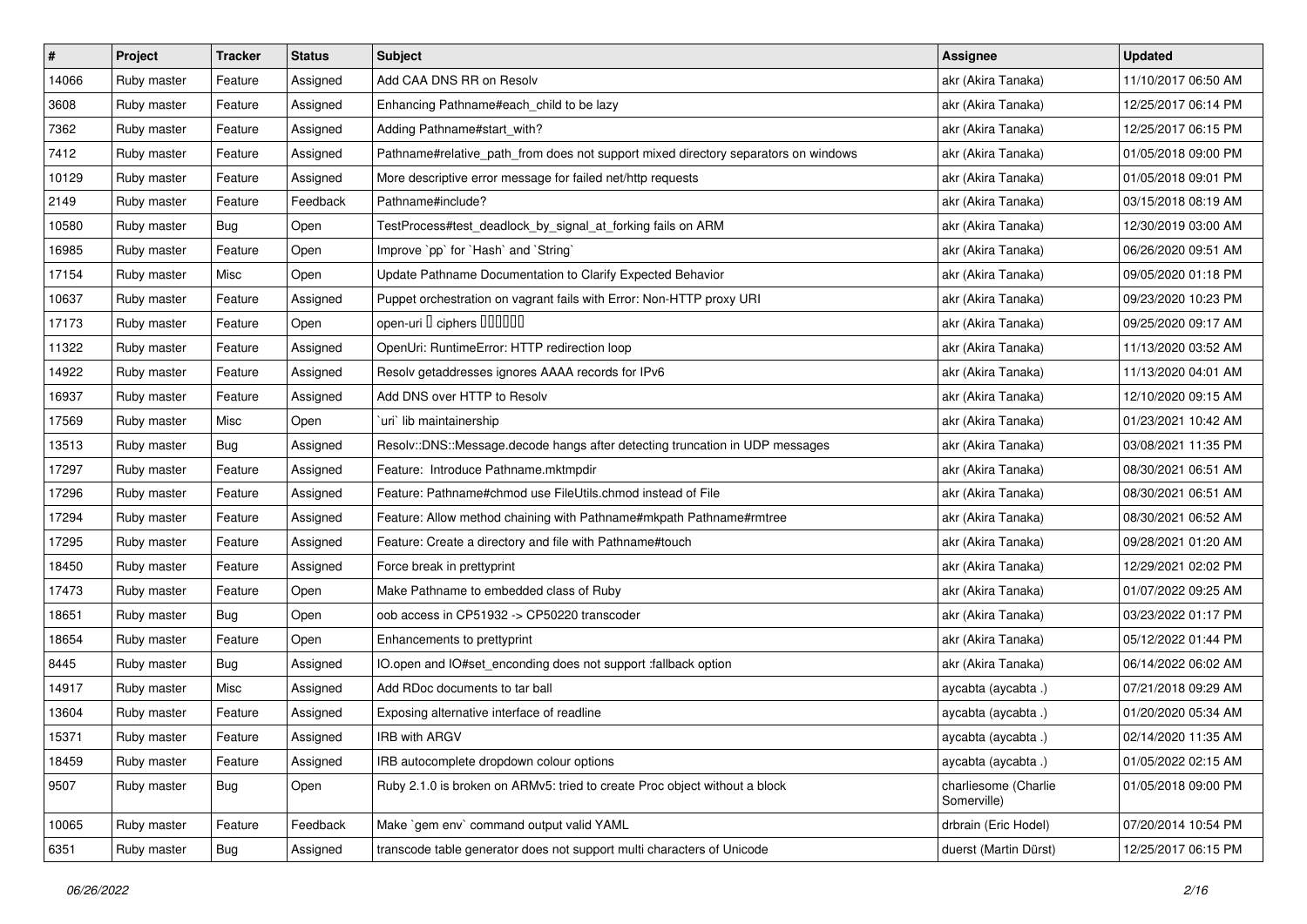| #     | Project     | <b>Tracker</b> | <b>Status</b> | <b>Subject</b>                                                                                              | <b>Assignee</b>                   | <b>Updated</b>      |
|-------|-------------|----------------|---------------|-------------------------------------------------------------------------------------------------------------|-----------------------------------|---------------------|
| 7742  | Ruby master | <b>Bug</b>     | Open          | System encoding (Windows-1258) is not recognized by Ruby to convert back to UTF-8                           | duerst (Martin Dürst)             | 12/25/2017 06:15 PM |
| 17400 | Ruby master | Bug            | Open          | Incorrect character downcase for Greek Sigma                                                                | duerst (Martin Dürst)             | 12/17/2020 06:56 AM |
| 16842 | Ruby master | Bug            | Assigned      | inspect` prints the UTF-8 character U+0085 (NEXT LINE) verbatim even though it is not printable             | duerst (Martin Dürst)             | 02/26/2021 05:43 AM |
| 18337 | Ruby master | Bug            | Assigned      | Ruby allows zero-width characters in identifiers                                                            | duerst (Martin Dürst)             | 11/24/2021 09:13 AM |
| 13671 | Ruby master | Bug            | Assigned      | Regexp with lookbehind and case-insensitivity raises RegexpError only on strings with certain<br>characters | duerst (Martin Dürst)             | 11/30/2021 04:42 AM |
| 18601 | Ruby master | Bug            | Open          | Invalid byte sequences in Big5 encodings                                                                    | duerst (Martin Dürst)             | 02/23/2022 07:59 AM |
| 18639 | Ruby master | Feature        | Open          | Update Unicode data to Unicode Version 15.0.0                                                               | duerst (Martin Dürst)             | 03/22/2022 07:38 PM |
| 13696 | Ruby master | Feature        | Open          | Add exchange and noreplace options to File.rename                                                           | Glass_saga (Masaki<br>Matsushita) | 12/01/2017 04:34 PM |
| 2631  | Ruby master | Feature        | Assigned      | Allow IO#reopen to take a block                                                                             | Glass_saga (Masaki<br>Matsushita) | 05/24/2018 01:22 PM |
| 7148  | Ruby master | Feature        | Assigned      | Improved Tempfile w/o DelegateClass                                                                         | Glass_saga (Masaki<br>Matsushita) | 03/27/2019 09:51 AM |
| 15628 | Ruby master | Feature        | Assigned      | init_inetsock_internal should fallback to IPv4 if IPv6 is unreachable                                       | Glass_saga (Masaki<br>Matsushita) | 09/25/2020 05:42 AM |
| 16476 | Ruby master | Feature        | Open          | Socket.getaddrinfo cannot be interrupted by Timeout.timeout                                                 | Glass_saga (Masaki<br>Matsushita) | 06/16/2022 01:08 AM |
| 17525 | Ruby master | Feature        | Open          | Implement Happy Eyeballs Version 2 (RFC8305) in Socket.tcp                                                  | Glass_saga (Masaki<br>Matsushita) | 06/16/2022 01:08 AM |
| 15408 | Ruby master | Feature        | Open          | Deprecate object_id and _id2ref                                                                             | headius (Charles Nutter)          | 03/19/2019 04:02 PM |
| 13508 | Ruby master | Feature        | Assigned      | How remove/refactor code related mathn library.                                                             | hsbt (Hiroshi SHIBATA)            | 12/25/2017 06:15 PM |
| 14679 | Ruby master | Bug            | Assigned      | StdLib gems should properly specify their dependencies                                                      | hsbt (Hiroshi SHIBATA)            | 04/11/2018 01:14 PM |
| 5617  | Ruby master | Feature        | Assigned      | Allow install RubyGems into dediceted directory                                                             | hsbt (Hiroshi SHIBATA)            | 05/16/2018 09:15 AM |
| 12639 | Ruby master | Feature        | Assigned      | Speed up require in RubyGems by 5x                                                                          | hsbt (Hiroshi SHIBATA)            | 07/26/2018 02:12 AM |
| 9366  | Ruby master | <b>Bug</b>     | Assigned      | "make-j32 check TESTS=-j32" occasionally fails on rubygems/specification                                    | hsbt (Hiroshi SHIBATA)            | 07/26/2018 02:13 AM |
| 13534 | Ruby master | Feature        | Assigned      | Checking installation results of default gems                                                               | hsbt (Hiroshi SHIBATA)            | 07/26/2018 02:16 AM |
| 15487 | Ruby master | Misc           | Assigned      | Clarify default gems maintanance policy                                                                     | hsbt (Hiroshi SHIBATA)            | 12/30/2018 08:42 PM |
| 15486 | Ruby master | Misc           | Feedback      | Default gems README.md                                                                                      | hsbt (Hiroshi SHIBATA)            | 03/11/2019 12:19 PM |
| 15550 | Ruby master | Bug            | Assigned      | Windows - gem bin files - can't run from bash shell                                                         | hsbt (Hiroshi SHIBATA)            | 03/20/2019 01:05 AM |
| 6590  | Ruby master | Feature        | Assigned      | Dealing with bigdecimal, etc gems in JRuby                                                                  | hsbt (Hiroshi SHIBATA)            | 05/15/2019 08:33 PM |
| 10919 | Ruby master | Bug            | Assigned      | [gem install] installs multipe platforms                                                                    | hsbt (Hiroshi SHIBATA)            | 07/30/2019 07:44 AM |
| 16012 | Ruby master | Feature        | Assigned      | Add a (small) test-install suite?                                                                           | hsbt (Hiroshi SHIBATA)            | 07/30/2019 08:13 AM |
| 16013 | Ruby master | Misc           | Feedback      | Bundler                                                                                                     | hsbt (Hiroshi SHIBATA)            | 10/17/2019 05:20 PM |
| 16963 | Ruby master | Feature        | Assigned      | Remove English.rb from Ruby 2.8/3.0                                                                         | hsbt (Hiroshi SHIBATA)            | 06/19/2020 09:48 AM |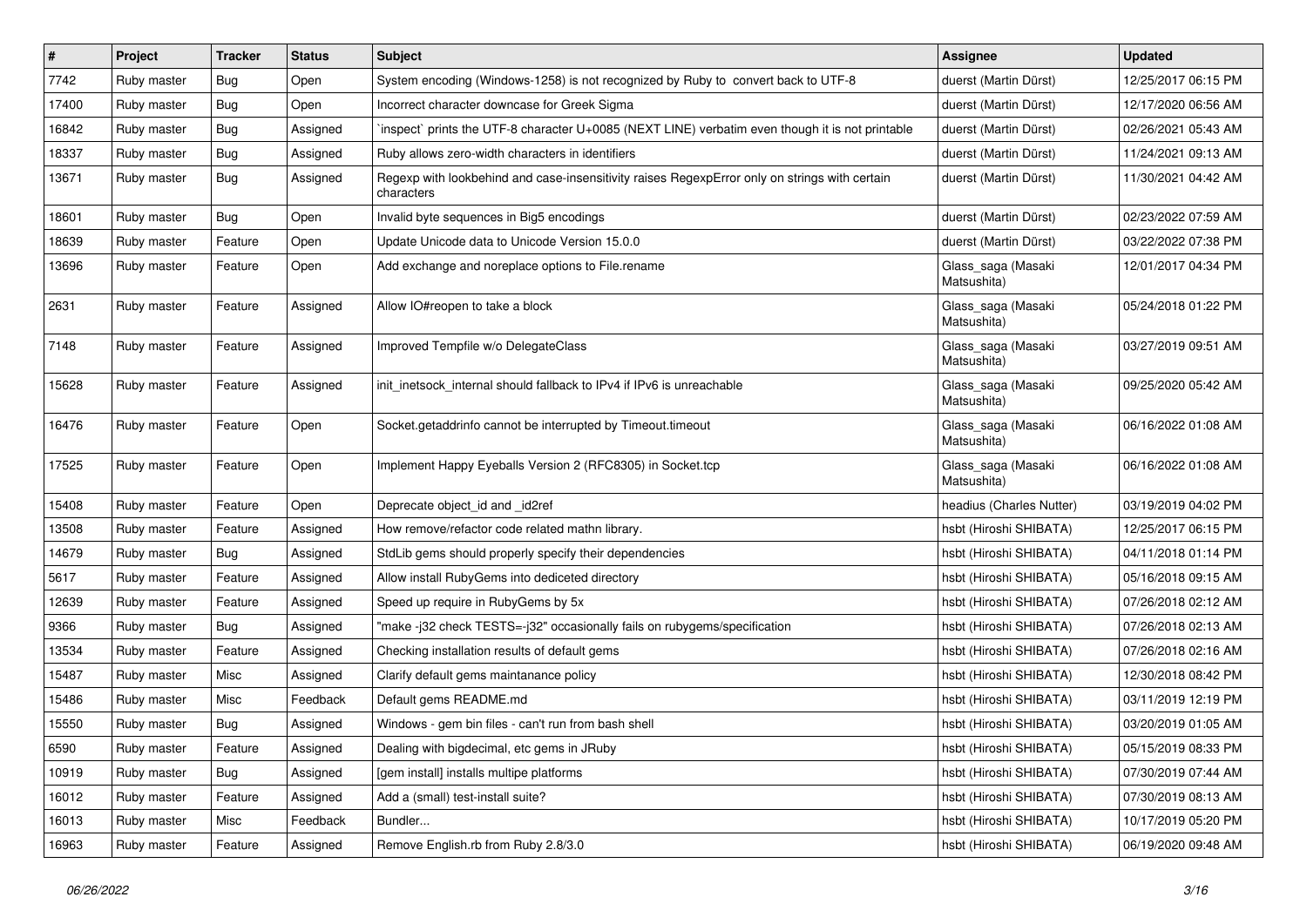| $\vert$ # | Project     | <b>Tracker</b> | <b>Status</b> | <b>Subject</b>                                                                                                                                                      | Assignee                    | <b>Updated</b>      |
|-----------|-------------|----------------|---------------|---------------------------------------------------------------------------------------------------------------------------------------------------------------------|-----------------------------|---------------------|
| 14737     | Ruby master | Feature        | Assigned      | Split default gems into separate directory structure                                                                                                                | hsbt (Hiroshi SHIBATA)      | 09/02/2020 06:00 PM |
| 16951     | Ruby master | Bug            | Assigned      | Consistently referer dependencies                                                                                                                                   | hsbt (Hiroshi SHIBATA)      | 06/17/2021 06:15 AM |
| 18068     | Ruby master | Misc           | Open          | Silence LoadError only if it is for rubygems itself                                                                                                                 | hsbt (Hiroshi SHIBATA)      | 08/08/2021 02:21 PM |
| 18355     | Ruby master | <b>Bug</b>     | Assigned      | require("pathname") within rack application chnages behaviors of Pathname methods, such as<br>absolute?(), when there are two versions of 'pathname' gem installed. | hsbt (Hiroshi SHIBATA)      | 11/30/2021 08:01 AM |
| 18381     | Ruby master | <b>Bug</b>     | Assigned      | Default vs Bundled gems                                                                                                                                             | hsbt (Hiroshi SHIBATA)      | 12/15/2021 11:09 AM |
| 18169     | Ruby master | <b>Bug</b>     | Assigned      | Local copies of gemified libraries are being released out of sync with their gems                                                                                   | hsbt (Hiroshi SHIBATA)      | 02/25/2022 05:40 PM |
| 18614     | Ruby master | Bug            | Open          | Error (busy loop) in<br>TestGemCommandsSetupCommand#test_destdir_flag_does_not_try_to_write_to_the_default_gem_<br>home                                             | hsbt (Hiroshi SHIBATA)      | 03/17/2022 01:03 AM |
| 18571     | Ruby master | Feature        | Assigned      | Removed the bundled sources from release package after Ruby 3.2                                                                                                     | hsbt (Hiroshi SHIBATA)      | 03/28/2022 06:23 AM |
| 18666     | Ruby master | <b>Bug</b>     | Open          | No rule to make target 'yaml/yaml.h', needed by 'api.o'                                                                                                             | hsbt (Hiroshi SHIBATA)      | 03/29/2022 11:17 AM |
| 18567     | Ruby master | <b>Bug</b>     | Open          | Depending on default gems in stdlib gems when not needed considered harmful                                                                                         | hsbt (Hiroshi SHIBATA)      | 04/21/2022 04:45 PM |
| 18790     | Ruby master | <b>Bug</b>     | Assigned      | cannot load such file -- digest (LoadError)                                                                                                                         | hsbt (Hiroshi SHIBATA)      | 06/06/2022 12:41 AM |
| 10213     | Ruby master | <b>Bug</b>     | Feedback      | bundled gems ignored by make install                                                                                                                                | hsbt (Hiroshi SHIBATA)      | 06/10/2022 09:55 AM |
| 595       | Ruby master | Bug            | Assigned      | Fiber ignores ensure clause                                                                                                                                         | ioquatix (Samuel Williams)  | 12/29/2019 10:37 AM |
| 13383     | Ruby master | Feature        | Open          | [PATCH] Module#source_location                                                                                                                                      | ioquatix (Samuel Williams)  | 01/09/2020 05:16 AM |
| 17664     | Ruby master | Bug            | Assigned      | Behavior of sockets changed in Ruby 3.0 to non-blocking                                                                                                             | ioquatix (Samuel Williams)  | 07/12/2021 10:28 AM |
| 18036     | Ruby master | <b>Bug</b>     | Open          | Pthread fibers become invalid on fork - different from normal fibers.                                                                                               | ioquatix (Samuel Williams)  | 08/19/2021 07:05 AM |
| 18227     | Ruby master | Feature        | Open          | Static class initialization.                                                                                                                                        | ioquatix (Samuel Williams)  | 09/29/2021 09:21 PM |
| 18810     | Ruby master | Bug            | Open          | Make `Kernel#p` interruptable.                                                                                                                                      | ioquatix (Samuel Williams)  | 05/30/2022 12:44 AM |
| 18818     | Ruby master | <b>Bug</b>     | Open          | SEGV (Fiber scheduler?)                                                                                                                                             | ioquatix (Samuel Williams)  | 06/06/2022 06:31 PM |
| 18002     | Ruby master | <b>Bug</b>     | Open          | s390x: Tests failing without LC_ALL env                                                                                                                             | jaruga (Jun Aruga)          | 07/12/2021 04:30 PM |
| 16492     | Ruby master | Bug            | Open          | TestBugReporter#test_bug_reporter_add test failures                                                                                                                 | jaruga (Jun Aruga)          | 08/24/2021 01:12 PM |
| 17720     | Ruby master | Misc           | Assigned      | Cirrus CI to check non-x86_64 architecture cases by own machines                                                                                                    | jaruga (Jun Aruga)          | 09/26/2021 10:24 AM |
| 16188     | Ruby master | Misc           | Open          | What are the performance implications of the new keyword arguments in 2.7 and 3.0?                                                                                  | jeremyevans0 (Jeremy Evans) | 11/27/2019 04:45 PM |
| 17008     | Ruby master | <b>Bug</b>     | Feedback      | JIT enabled on Windows can cause constant conhost pop-ups                                                                                                           | k0kubun (Takashi Kokubun)   | 07/03/2020 08:29 PM |
| 16694     | Ruby master | <b>Bug</b>     | Assigned      | JIT vs hardened GCC with PCH                                                                                                                                        | k0kubun (Takashi Kokubun)   | 02/02/2021 07:38 AM |
| 18058     | Ruby master | Bug            | Open          | 3.1.0-dev with MJIT enabled Zlib::BufError during `gem install`                                                                                                     | k0kubun (Takashi Kokubun)   | 08/02/2021 08:31 PM |
| 18142     | Ruby master | <b>Bug</b>     | Assigned      | Segmentation fault with Ruby 3.0.2                                                                                                                                  | k0kubun (Takashi Kokubun)   | 09/02/2021 07:43 AM |
| 15425     | Ruby master | Feature        | Feedback      | Store MJIT header into Ruby versioned directory.                                                                                                                    | k0kubun (Takashi Kokubun)   | 10/07/2021 11:03 PM |
| 18277     | Ruby master | <b>Bug</b>     | Open          | buffer error (Zlib::BufError) in Zlib::Deflate#deflate when using MJIT                                                                                              | k0kubun (Takashi Kokubun)   | 01/05/2022 03:04 PM |
| 17995     | Ruby master | Bug            | Open          | Slow down when mjit and Ractor are being used at same time                                                                                                          | k0kubun (Takashi Kokubun)   | 06/11/2022 04:02 AM |
| 18808     | Ruby master | <b>Bug</b>     | Assigned      | Cannot compile ruby 3.1.2 on powerpc64le-linux without disabling the jit features                                                                                   | k0kubun (Takashi Kokubun)   | 06/20/2022 10:40 AM |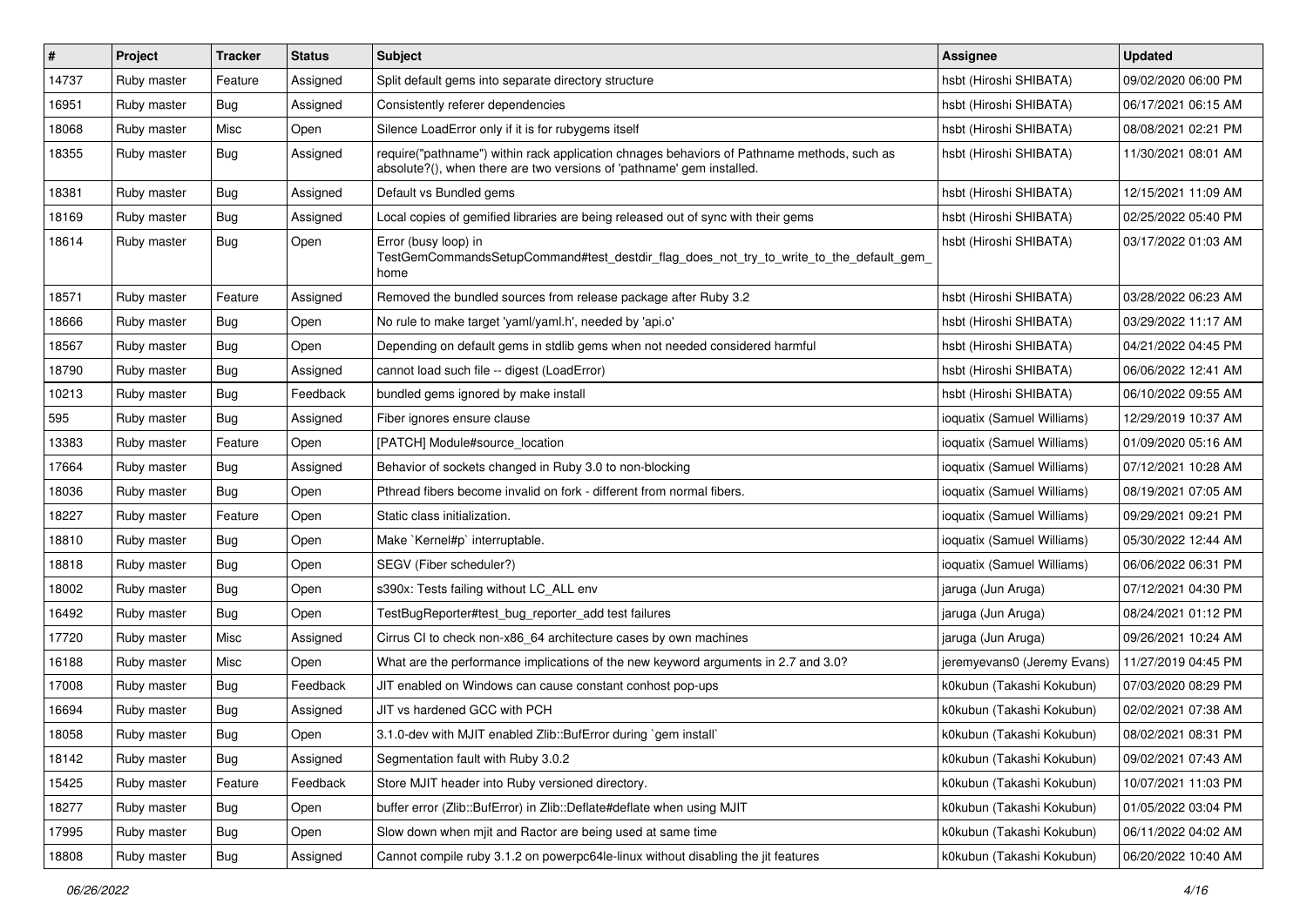| $\pmb{\#}$ | Project     | <b>Tracker</b> | <b>Status</b> | <b>Subject</b>                                                                                           | <b>Assignee</b>            | <b>Updated</b>      |
|------------|-------------|----------------|---------------|----------------------------------------------------------------------------------------------------------|----------------------------|---------------------|
| 16185      | Ruby master | <b>Bug</b>     | Open          | basictest failure on AIX 6.1 for 64bit build                                                             | kanemoto (Yutaka Kanemoto) | 10/15/2019 12:05 AM |
| 18811      | Ruby master | Bug            | Feedback      | PTY I/O not working on AIX 7.x                                                                           | kanemoto (Yutaka Kanemoto) | 06/07/2022 07:18 AM |
| 18761      | Ruby master | Misc           | Open          | provide an example wasm project                                                                          | katei (Yuta Saito)         | 05/23/2022 11:01 AM |
| 11710      | Ruby master | Feature        | Open          | [PATCH] Replace Set#merge with Set#merge! and make Set#merge non-mutating.                               | knu (Akinori MUSHA)        | 11/18/2015 07:28 PM |
| 13610      | Ruby master | Feature        | Assigned      | IPAddr doesn't provide helpful methods to get the subnet or IP address                                   | knu (Akinori MUSHA)        | 10/20/2017 01:13 AM |
| 8833       | Ruby master | Feature        | Feedback      | [PATCH] IPAddr#pred                                                                                      | knu (Akinori MUSHA)        | 10/21/2017 05:15 PM |
| 3953       | Ruby master | Feature        | Assigned      | TCPSocket / UDPSocket do not accept IPAddr objects.                                                      | knu (Akinori MUSHA)        | 12/25/2017 06:14 PM |
| 8047       | Ruby master | Feature        | Assigned      | <b>IPAddr makes host address with netmask</b>                                                            | knu (Akinori MUSHA)        | 01/05/2018 09:00 PM |
| 14105      | Ruby master | Feature        | Feedback      | Introduce xor as alias for Set#^                                                                         | knu (Akinori MUSHA)        | 06/27/2018 10:56 AM |
| 11527      | Ruby master | Feature        | Assigned      | IPAddr#mask_addr isn't a method                                                                          | knu (Akinori MUSHA)        | 11/07/2018 04:12 PM |
| 15240      | Ruby master | Feature        | Open          | Set operations check for is_a?(Set), rather than allowing duck typing                                    | knu (Akinori MUSHA)        | 08/27/2019 08:12 PM |
| 11531      | Ruby master | Bug            | Assigned      | IPAddr#== implements wrong logic                                                                         | knu (Akinori MUSHA)        | 12/29/2019 12:50 PM |
| 15281      | Ruby master | Feature        | Assigned      | Speed up Set#intersect with size check.                                                                  | knu (Akinori MUSHA)        | 08/11/2020 02:43 AM |
| 13000      | Ruby master | Feature        | Feedback      | Implement Set#include? with Hash#include?                                                                | knu (Akinori MUSHA)        | 09/11/2020 08:18 PM |
| 17210      | Ruby master | Feature        | Open          | More readable and useful `Set#inspect`                                                                   | knu (Akinori MUSHA)        | 05/19/2021 10:12 PM |
| 16989      | Ruby master | Feature        | Open          | Sets: need $\Psi$                                                                                        | knu (Akinori MUSHA)        | 02/18/2022 02:57 AM |
| 18613      | Ruby master | <b>Bug</b>     | Feedback      | Voluntary wanted: Some signal-related tests fail on FreeBSD 13                                           | knu (Akinori MUSHA)        | 05/30/2022 01:43 AM |
| 9755       | Ruby master | Feature        | Assigned      | Thread::Backtrace::Location#defined_class                                                                | ko1 (Koichi Sasada)        | 04/18/2014 09:22 AM |
| 10844      | Ruby master | Feature        | Feedback      | TracePoint API needs an event to inform about creating/removing a new frame without calling<br>something | ko1 (Koichi Sasada)        | 03/02/2015 06:38 PM |
| 10009      | Ruby master | Bug            | Open          | IO operation is 10x slower in multi-thread environment                                                   | ko1 (Koichi Sasada)        | 05/21/2015 07:19 AM |
| 10932      | Ruby master | Feature        | Open          | Enabling allocation tracing as early as possible                                                         | ko1 (Koichi Sasada)        | 06/13/2015 07:54 AM |
| 11348      | Ruby master | Feature        | Feedback      | TracePoint API needs events for fiber's switching                                                        | ko1 (Koichi Sasada)        | 09/01/2015 09:12 AM |
| 8960       | Ruby master | Feature        | Assigned      | Add Exception#backtrace_locations                                                                        | ko1 (Koichi Sasada)        | 11/25/2016 02:15 PM |
| 13388      | Ruby master | Feature        | Assigned      | gc.c: Add GC.get_parameters and .set_parameters                                                          | ko1 (Koichi Sasada)        | 03/30/2017 10:52 AM |
| 13252      | Ruby master | Feature        | Assigned      | C API for creating strings without copying                                                               | ko1 (Koichi Sasada)        | 04/17/2017 07:22 AM |
| 13512      | Ruby master | Feature        | Open          | <b>System Threads</b>                                                                                    | ko1 (Koichi Sasada)        | 07/14/2017 07:08 AM |
| 3731       | Ruby master | Feature        | Assigned      | Easier Embedding API for Ruby                                                                            | ko1 (Koichi Sasada)        | 12/25/2017 06:14 PM |
| 4040       | Ruby master | Bug            | Assigned      | SystemStackError with Hash[*a] for Large _a_                                                             | ko1 (Koichi Sasada)        | 12/25/2017 06:14 PM |
| 6694       | Ruby master | Feature        | Assigned      | Thread.new without block.                                                                                | ko1 (Koichi Sasada)        | 12/25/2017 06:15 PM |
| 6695       | Ruby master | Feature        | Assigned      | Configuration for Thread/Fiber creation                                                                  | ko1 (Koichi Sasada)        | 12/25/2017 06:15 PM |
| 8576       | Ruby master | Feature        | Assigned      | Add optimized method type for constant value methods                                                     | ko1 (Koichi Sasada)        | 12/25/2017 06:15 PM |
| 8725       | Ruby master | Feature        | Feedback      | Possibility to get a signal handler without changing it                                                  | ko1 (Koichi Sasada)        | 12/25/2017 06:15 PM |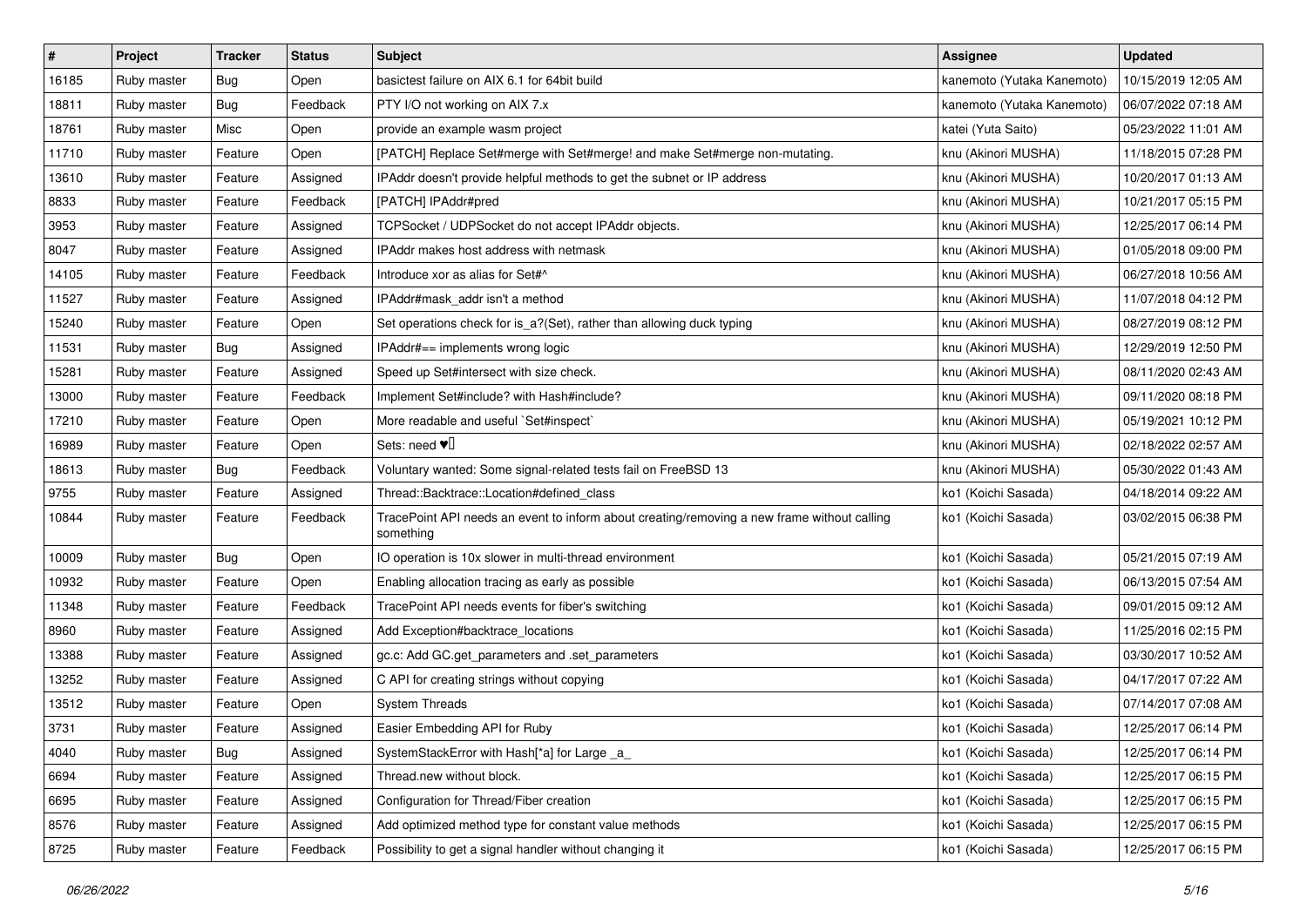| $\vert$ # | Project     | <b>Tracker</b> | <b>Status</b> | <b>Subject</b>                                                                                                            | <b>Assignee</b>     | <b>Updated</b>      |
|-----------|-------------|----------------|---------------|---------------------------------------------------------------------------------------------------------------------------|---------------------|---------------------|
| 2294      | Ruby master | Feature        | Assigned      | [PATCH] ruby_bind_stack() to embed Ruby in coroutine                                                                      | ko1 (Koichi Sasada) | 01/05/2018 09:00 PM |
| 7976      | Ruby master | Bug            | Assigned      | TracePoint call is at call point, not call site                                                                           | ko1 (Koichi Sasada) | 01/05/2018 09:00 PM |
| 10423     | Ruby master | Feature        | Open          | [PATCH] opt_str_lit*: avoid literal string allocations                                                                    | ko1 (Koichi Sasada) | 01/05/2018 09:01 PM |
| 14727     | Ruby master | <b>Bug</b>     | Assigned      | TestQueue#test_queue_with_trap always timeout on Windows10                                                                | ko1 (Koichi Sasada) | 05/01/2018 02:59 AM |
| 14859     | Ruby master | Feature        | Open          | [PATCH] implement Timeout in VM                                                                                           | ko1 (Koichi Sasada) | 07/22/2018 07:42 AM |
| 15263     | Ruby master | <b>Bug</b>     | Open          | [PATCH] vm_trace.c (postponed_job_register): only hit main thread                                                         | ko1 (Koichi Sasada) | 10/27/2018 11:35 PM |
| 15315     | Ruby master | <b>Bug</b>     | Open          | ec_switch can still lose interrupts                                                                                       | ko1 (Koichi Sasada) | 11/20/2018 09:32 AM |
| 14813     | Ruby master | Feature        | Open          | [PATCH] gc.c: make gc_enter+gc_exit pairs dtrace probes, too                                                              | ko1 (Koichi Sasada) | 12/17/2018 07:42 AM |
| 13821     | Ruby master | Feature        | Assigned      | Allow fibers to be resumed across threads                                                                                 | ko1 (Koichi Sasada) | 02/15/2019 10:09 AM |
| 11174     | Ruby master | <b>Bug</b>     | Open          | threads memory leak                                                                                                       | ko1 (Koichi Sasada) | 06/17/2019 03:17 PM |
| 15854     | Ruby master | Feature        | Open          | Tracing instance variable assignment                                                                                      | ko1 (Koichi Sasada) | 07/29/2019 07:13 AM |
| 15878     | Ruby master | Feature        | Assigned      | Make exit faster by not running GC                                                                                        | ko1 (Koichi Sasada) | 07/29/2019 07:48 AM |
| 15802     | Ruby master | Misc           | Open          | Reduce the minimum string buffer size from 127 to 63 bytes                                                                | ko1 (Koichi Sasada) | 07/30/2019 04:04 AM |
| 8444      | Ruby master | <b>Bug</b>     | Open          | Regexp vars \$~ and friends are not thread local                                                                          | ko1 (Koichi Sasada) | 07/30/2019 07:38 AM |
| 16027     | Ruby master | Feature        | Assigned      | Update Ruby's dtrace / USDT API to match what is exposed via the TracePoint API                                           | ko1 (Koichi Sasada) | 08/03/2019 02:41 AM |
| 15939     | Ruby master | Feature        | Assigned      | Dump symbols reference to their fstr in ObjectSpace.dump()                                                                | ko1 (Koichi Sasada) | 08/08/2019 09:38 PM |
| 15778     | Ruby master | Feature        | Open          | Expose an API to pry-open the stack frames in Ruby                                                                        | ko1 (Koichi Sasada) | 08/29/2019 06:24 AM |
| 16124     | Ruby master | Misc           | Assigned      | Let the transient heap belong to objspace                                                                                 | ko1 (Koichi Sasada) | 11/18/2019 08:48 AM |
| 6602      | Ruby master | Feature        | Feedback      | Tail call optimization: enable by default?                                                                                | ko1 (Koichi Sasada) | 06/13/2020 01:31 AM |
| 16819     | Ruby master | <b>Bug</b>     | Assigned      | Line reporting off by one when reporting line of a hash?                                                                  | ko1 (Koichi Sasada) | 06/16/2020 05:57 PM |
| 11808     | Ruby master | <b>Bug</b>     | Open          | Different behavior between Enumerable#grep and Array#grep                                                                 | ko1 (Koichi Sasada) | 10/26/2020 04:36 AM |
| 17359     | Ruby master | <b>Bug</b>     | Open          | Ractor copy mode is not Ractor-safe                                                                                       | ko1 (Koichi Sasada) | 12/02/2020 05:42 PM |
| 14492     | Ruby master | Feature        | Open          | iseq loading + caching should be in core                                                                                  | ko1 (Koichi Sasada) | 12/10/2020 08:53 AM |
| 10238     | Ruby master | Feature        | Open          | todo: remove dependency on malloc_usable_size                                                                             | ko1 (Koichi Sasada) | 12/10/2020 09:20 AM |
| 17404     | Ruby master | Feature        | Open          | Ractor `move:` API to allow shareability check                                                                            | ko1 (Koichi Sasada) | 12/18/2020 09:17 PM |
| 17414     | Ruby master | Feature        | Open          | Ractor should allow access to shareable attributes for Modules/Classes                                                    | ko1 (Koichi Sasada) | 12/21/2020 03:56 PM |
| 17393     | Ruby master | Feature        | Open          | `Ractor::Moved#inspect`                                                                                                   | ko1 (Koichi Sasada) | 12/21/2020 05:47 PM |
| 15499     | Ruby master | <b>Bug</b>     | Assigned      | Breaking behavior on ruby 2.6: rb_thread_call_without_gvl doesn't invoke unblock_function when<br>used on the main thread | ko1 (Koichi Sasada) | 01/05/2021 02:24 AM |
| 17513     | Ruby master | <b>Bug</b>     | Open          | Methods of shareable objects and UnboundMethods should be shareable                                                       | ko1 (Koichi Sasada) | 01/06/2021 08:53 PM |
| 17420     | Ruby master | Bug            | Open          | Unsafe mutation of \$" when doing non-RubyGems require in Ractor                                                          | ko1 (Koichi Sasada) | 01/07/2021 01:23 PM |
| 17531     | Ruby master | <b>Bug</b>     | Open          | did you mean' not Ractor friendly                                                                                         | ko1 (Koichi Sasada) | 01/29/2021 08:48 AM |
| 12607     | Ruby master | Feature        | Feedback      | Ruby needs an atomic integer                                                                                              | ko1 (Koichi Sasada) | 01/29/2021 12:28 PM |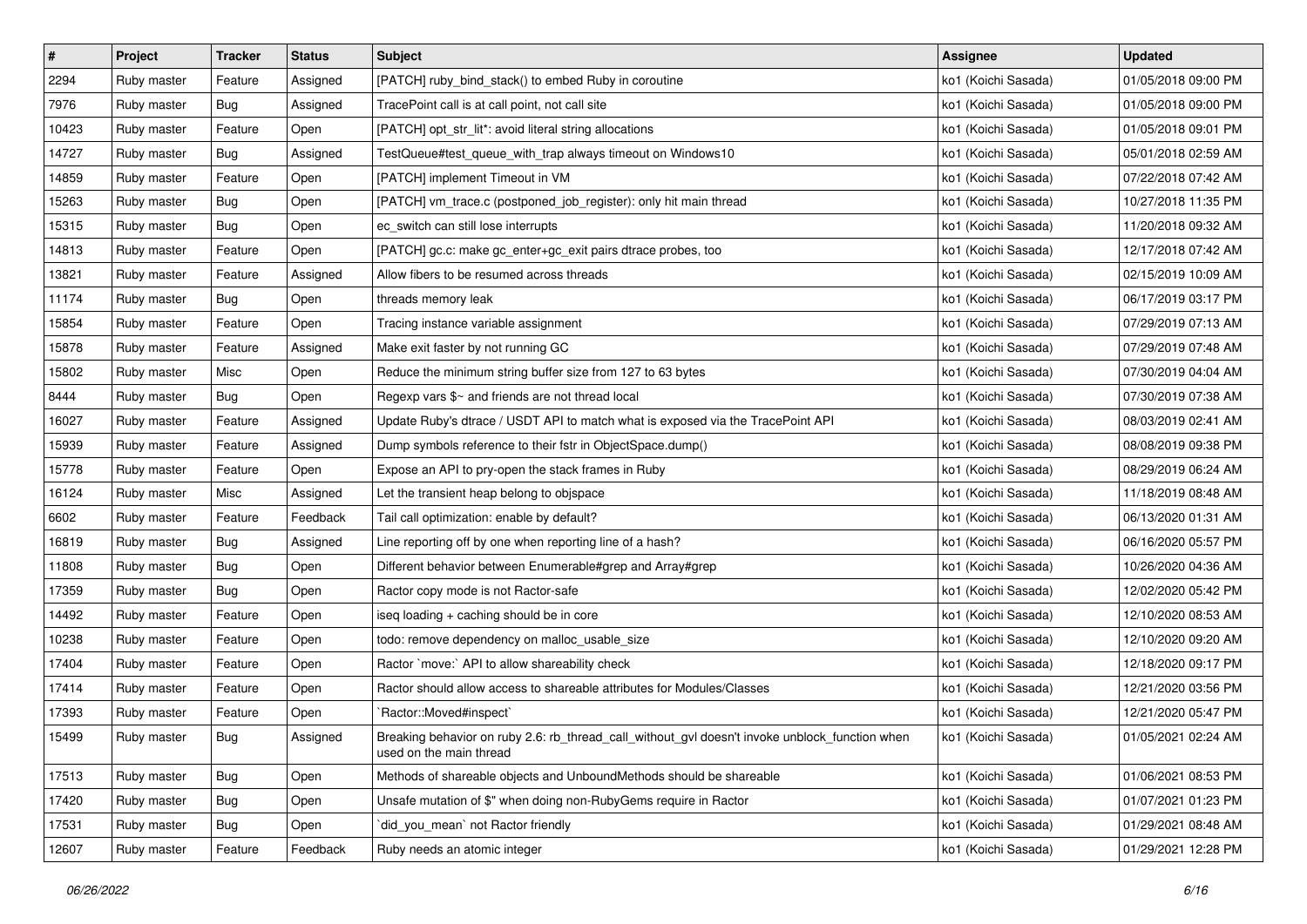| $\pmb{\#}$ | Project     | <b>Tracker</b> | <b>Status</b> | Subject                                                                                                                           | <b>Assignee</b>          | <b>Updated</b>      |
|------------|-------------|----------------|---------------|-----------------------------------------------------------------------------------------------------------------------------------|--------------------------|---------------------|
| 17543      | Ruby master | <b>Bug</b>     | Open          | Ractor isolation broken by `self` in shareable proc                                                                               | ko1 (Koichi Sasada)      | 01/29/2021 03:06 PM |
| 17593      | Ruby master | Feature        | Assigned      | load_iseq_eval should override the ISeq path                                                                                      | ko1 (Koichi Sasada)      | 02/16/2021 08:27 AM |
| 17667      | Ruby master | <b>Bug</b>     | Open          | Module#name needs synchronization                                                                                                 | ko1 (Koichi Sasada)      | 03/02/2021 07:31 AM |
| 17678      | Ruby master | <b>Bug</b>     | Assigned      | Ractors do not restart after fork                                                                                                 | ko1 (Koichi Sasada)      | 03/09/2021 12:42 AM |
| 17677      | Ruby master | Bug            | Assigned      | Ractor crashes fork when blocking                                                                                                 | ko1 (Koichi Sasada)      | 03/09/2021 12:42 AM |
| 17676      | Ruby master | <b>Bug</b>     | Assigned      | Accessing ENV from Ractor raises IsolationError                                                                                   | ko1 (Koichi Sasada)      | 03/09/2021 02:37 AM |
| 17679      | Ruby master | <b>Bug</b>     | Assigned      | Ractor incoming channel can consume unlimited resources                                                                           | ko1 (Koichi Sasada)      | 03/26/2021 09:16 AM |
| 17884      | Ruby master | Feature        | Open          | locindex for profiling tools                                                                                                      | ko1 (Koichi Sasada)      | 05/24/2021 04:17 PM |
| 17617      | Ruby master | Bug            | Open          | When a Ractor's incoming port is closed, Ractor.receive_if does not raise Ractor::ClosedError, but<br>instead blocks indefinitely | ko1 (Koichi Sasada)      | 09/14/2021 01:40 AM |
| 17624      | Ruby master | <b>Bug</b>     | Open          | Ractor.receive is not thread-safe                                                                                                 | ko1 (Koichi Sasada)      | 09/14/2021 01:40 AM |
| 18119      | Ruby master | Bug            | Open          | Ractor crashes when instantiating classes                                                                                         | ko1 (Koichi Sasada)      | 09/14/2021 01:42 AM |
| 18258      | Ruby master | <b>Bug</b>     | Open          | Ractor shareable? can be slow and mutates internal object flags.                                                                  | ko1 (Koichi Sasada)      | 10/21/2021 08:58 AM |
| 16776      | Ruby master | <b>Bug</b>     | Assigned      | Regression in coverage library                                                                                                    | ko1 (Koichi Sasada)      | 11/24/2021 07:26 AM |
| 17516      | Ruby master | <b>Bug</b>     | Assigned      | forking in a ractor causes Ruby to crash                                                                                          | ko1 (Koichi Sasada)      | 11/30/2021 05:26 AM |
| 14090      | Ruby master | <b>Bug</b>     | Assigned      | TestGc#test_interrupt_in_finalizer` fails very rarely                                                                             | ko1 (Koichi Sasada)      | 12/02/2021 07:24 PM |
| 17502      | Ruby master | Misc           | Open          | C vs Ruby                                                                                                                         | ko1 (Koichi Sasada)      | 12/02/2021 07:53 PM |
| 17998      | Ruby master | Bug            | Assigned      | ractor: process hanging (with ractors initialized, but not being used)                                                            | ko1 (Koichi Sasada)      | 12/02/2021 08:17 PM |
| 18275      | Ruby master | Feature        | Open          | Add an option to define_method to not capture the surrounding environment                                                         | ko1 (Koichi Sasada)      | 12/03/2021 02:34 PM |
| 18024      | Ruby master | <b>Bug</b>     | Assigned      | Ractor crashes when connections are closed in multiple Ractors                                                                    | ko1 (Koichi Sasada)      | 12/14/2021 04:41 PM |
| 17826      | Ruby master | Bug            | Assigned      | Ractor#take hangs if used in multiple Threads                                                                                     | ko1 (Koichi Sasada)      | 12/15/2021 01:30 PM |
| 8263       | Ruby master | Feature        | Assigned      | Support discovering yield state of individual Fibers                                                                              | ko1 (Koichi Sasada)      | 12/23/2021 11:40 PM |
| 12020      | Ruby master | Feature        | Assigned      | Documenting Ruby memory model                                                                                                     | ko1 (Koichi Sasada)      | 12/23/2021 11:40 PM |
| 14394      | Ruby master | Feature        | Open          | Class.descendants                                                                                                                 | ko1 (Koichi Sasada)      | 01/20/2022 10:46 PM |
| 18572      | Ruby master | Bug            | Assigned      | Performance regression when invoking refined methods                                                                              | ko1 (Koichi Sasada)      | 02/10/2022 12:48 AM |
| 17196      | Ruby master | Bug            | Assigned      | Segmentation Fault with Socket#close in Ractors                                                                                   | ko1 (Koichi Sasada)      | 03/20/2022 01:52 PM |
| 18553      | Ruby master | <b>Bug</b>     | Open          | Memory leak on compiling method call with kwargs                                                                                  | ko1 (Koichi Sasada)      | 03/23/2022 09:34 PM |
| 17363      | Ruby master | Feature        | Assigned      | Timeouts                                                                                                                          | ko1 (Koichi Sasada)      | 05/14/2022 09:06 AM |
| 18464      | Ruby master | <b>Bug</b>     | Assigned      | RUBY_INTERNAL_EVENT_NEWOBJ tracepoint causes an interpreter crash when combined with<br>Ractors                                   | ko1 (Koichi Sasada)      | 06/08/2022 08:25 AM |
| 14607      | Ruby master | <b>Bug</b>     | Assigned      | Fix use of the rb_profile_frames start parameter                                                                                  | ko1 (Koichi Sasada)      | 06/09/2022 06:12 AM |
| 11269      | Ruby master | <b>Bug</b>     | Assigned      | ruby_init_setproctitle() should be called before require_libraries()                                                              | kosaki (Motohiro KOSAKI) | 06/17/2015 03:01 AM |
| 4464       | Ruby master | Feature        | Assigned      | [PATCH] add Fcntl::Flock object for easier use of POSIX file locks                                                                | kosaki (Motohiro KOSAKI) | 12/25/2017 06:14 PM |
| 7086       | Ruby master | Feature        | Assigned      | ConditionVariable#wait has meaningless return value                                                                               | kosaki (Motohiro KOSAKI) | 12/25/2017 06:15 PM |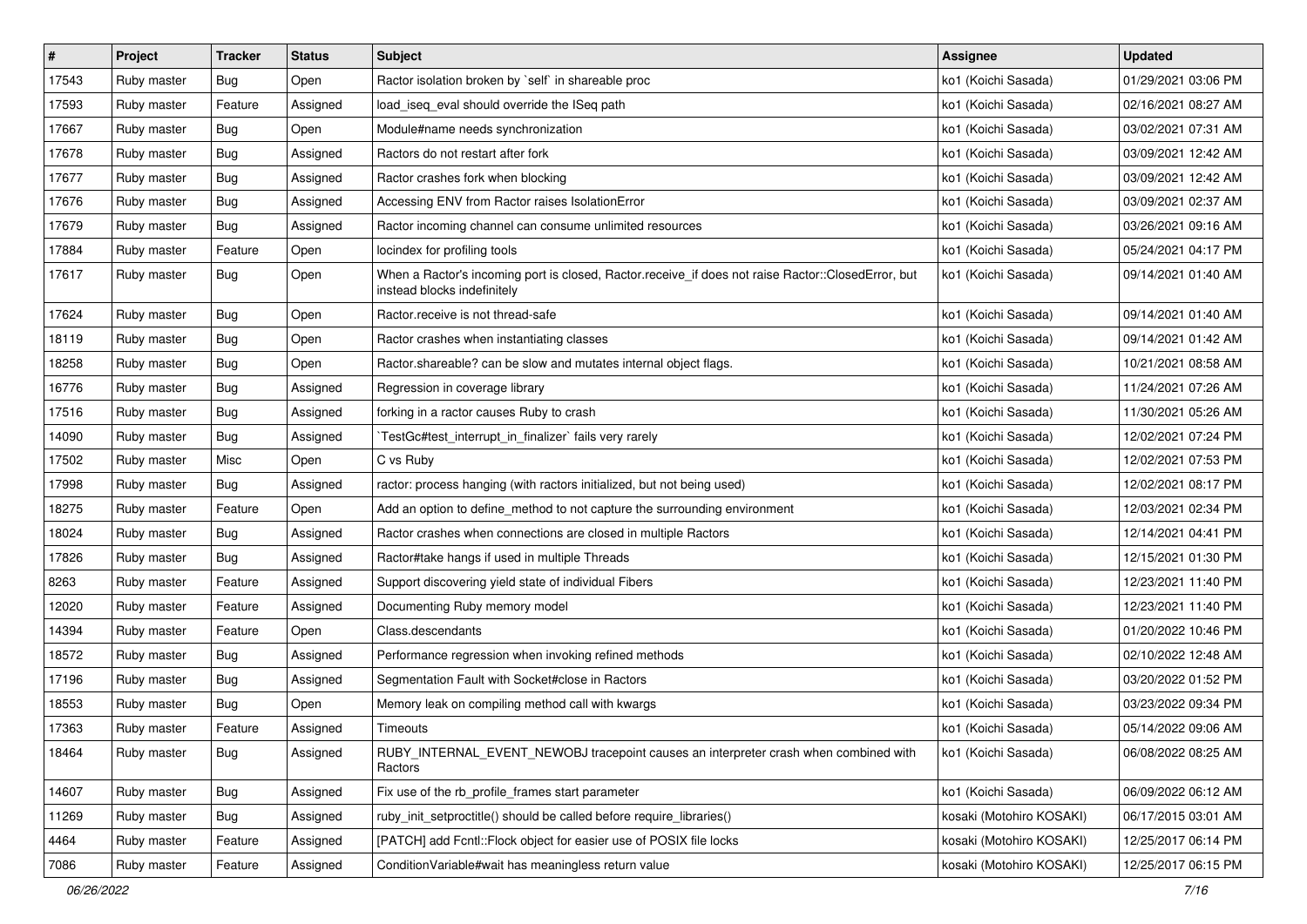| #     | Project     | <b>Tracker</b> | <b>Status</b> | Subject                                                                                       | <b>Assignee</b>                     | <b>Updated</b>      |
|-------|-------------|----------------|---------------|-----------------------------------------------------------------------------------------------|-------------------------------------|---------------------|
| 13697 | Ruby master | Feature        | Open          | [PATCH]: futex based thread primitives                                                        | kosaki (Motohiro KOSAKI)            | 01/28/2018 11:41 PM |
| 17478 | Ruby master | Bug            | Assigned      | Ruby3.0 is slower than Ruby2.7.2 when parsing a large CSV file                                | kou (Kouhei Sutou)                  | 11/24/2021 05:12 AM |
| 18034 | Ruby master | Bug            | Assigned      | Segmentation fault fiddle with `--enable-bundled-libffi` and macOS                            | kou (Kouhei Sutou)                  | 11/30/2021 07:39 AM |
| 7859  | Ruby master | Bug            | Assigned      | Readline: Incorrect arrow key behavior in vi_editing_mode insert mode with Readline 6.2       | kouji (Kouji Takao)                 | 12/25/2017 06:15 PM |
| 8782  | Ruby master | <b>Bug</b>     | Assigned      | Don't set rl_getc_function on editline                                                        | kouji (Kouji Takao)                 | 01/05/2018 09:00 PM |
| 15918 | Ruby master | Feature        | Open          | Pattern matching for Set                                                                      | ktsj (Kazuki Tsujimoto)             | 07/29/2019 08:12 AM |
| 15881 | Ruby master | Feature        | Open          | Optimize deconstruct in pattern matching                                                      | ktsj (Kazuki Tsujimoto)             | 12/25/2019 04:28 AM |
| 17355 | Ruby master | Feature        | Assigned      | Using same set of names in or-patterns (pattern matching with $Foo(x)   Bar(x)$ )             | ktsj (Kazuki Tsujimoto)             | 09/13/2021 09:11 AM |
| 18408 | Ruby master | Feature        | Assigned      | Allow pattern match to set instance variables                                                 | ktsj (Kazuki Tsujimoto)             | 01/26/2022 07:07 PM |
| 18773 | Ruby master | Feature        | Assigned      | deconstruct to receive a range                                                                | ktsj (Kazuki Tsujimoto)             | 06/24/2022 07:21 AM |
| 4247  | Ruby master | Feature        | Assigned      | New features for Array#sample, Array#choice                                                   | mame (Yusuke Endoh)                 | 12/25/2017 06:14 PM |
| 14244 | Ruby master | Feature        | Open          | Better error messages for scripts with non-matching end statements                            | mame (Yusuke Endoh)                 | 11/29/2018 08:57 AM |
| 18194 | Ruby master | Feature        | Open          | No easy way to format exception messages per thread/fiber scheduler context.                  | mame (Yusuke Endoh)                 | 09/29/2021 10:10 AM |
| 18564 | Ruby master | Feature        | Open          | Add Exception#detailed_message                                                                | mame (Yusuke Endoh)                 | 02/01/2022 08:06 PM |
| 8223  | Ruby master | Feature        | Open          | Make Matrix more omnivorous.                                                                  | marcandre (Marc-Andre<br>Lafortune) | 04/09/2013 03:42 AM |
| 12676 | Ruby master | Feature        | Assigned      | Significant performance increase, and code conciseness, for prime_division method in prime.rb | marcandre (Marc-Andre<br>Lafortune) | 11/18/2016 03:46 PM |
| 14116 | Ruby master | Feature        | Feedback      | Add Matrix #exponentiate method as Matlab's exp                                               | marcandre (Marc-Andre<br>Lafortune) | 11/20/2017 06:52 AM |
| 9347  | Ruby master | Feature        | Open          | Accept non callable argument to detect                                                        | marcandre (Marc-Andre<br>Lafortune) | 01/05/2018 09:00 PM |
| 15815 | Ruby master | Feature        | Open          | Add option to raise NoMethodError for OpenStruct                                              | marcandre (Marc-Andre<br>Lafortune) | 09/28/2020 02:11 AM |
| 6256  | Ruby master | Feature        | Feedback      | Slightly improve ruby_qsort performance                                                       | MartinBosslet (Martin Bosslet)      | 01/10/2019 01:51 PM |
| 8232  | Ruby master | Feature        | Open          | Rudiments of abstract algebra in Ruby                                                         | matz (Yukihiro Matsumoto)           | 04/09/2013 01:47 AM |
| 8371  | Ruby master | Feature        | Feedback      | Make some enumerators mimic arrays                                                            | matz (Yukihiro Matsumoto)           | 06/02/2013 04:11 PM |
| 8478  | Ruby master | Feature        | Open          | The hash returned by Enumerable#group_by should have an empty array for its default value     | matz (Yukihiro Matsumoto)           | 06/04/2013 03:56 PM |
| 8520  | Ruby master | Feature        | Feedback      | Distinct to_s methods for Array, Hash                                                         | matz (Yukihiro Matsumoto)           | 06/14/2013 12:37 AM |
| 8663  | Ruby master | Feature        | Open          | Officialy alias ArgumentError to ArgError                                                     | matz (Yukihiro Matsumoto)           | 08/09/2013 07:42 PM |
| 9070  | Ruby master | Feature        | Open          | Introduce `---` as synonym of `end` keyword                                                   | matz (Yukihiro Matsumoto)           | 11/02/2013 03:23 AM |
| 8168  | Ruby master | Feature        | Feedback      | Feature request: support for (single) statement lambda syntax/definition                      | matz (Yukihiro Matsumoto)           | 01/11/2014 11:36 AM |
| 9768  | Ruby master | Feature        | Assigned      | Method that is visible only within a certain module/class                                     | matz (Yukihiro Matsumoto)           | 04/25/2014 06:43 AM |
| 9064  | Ruby master | Feature        | Feedback      | Add support for packages, like in Java                                                        | matz (Yukihiro Matsumoto)           | 07/29/2014 02:07 AM |
| 10404 | Ruby master | Feature        | Open          | Allow individual finalizers to be removed with ObjectSpace.undefine_finalizer                 | matz (Yukihiro Matsumoto)           | 10/20/2014 08:14 AM |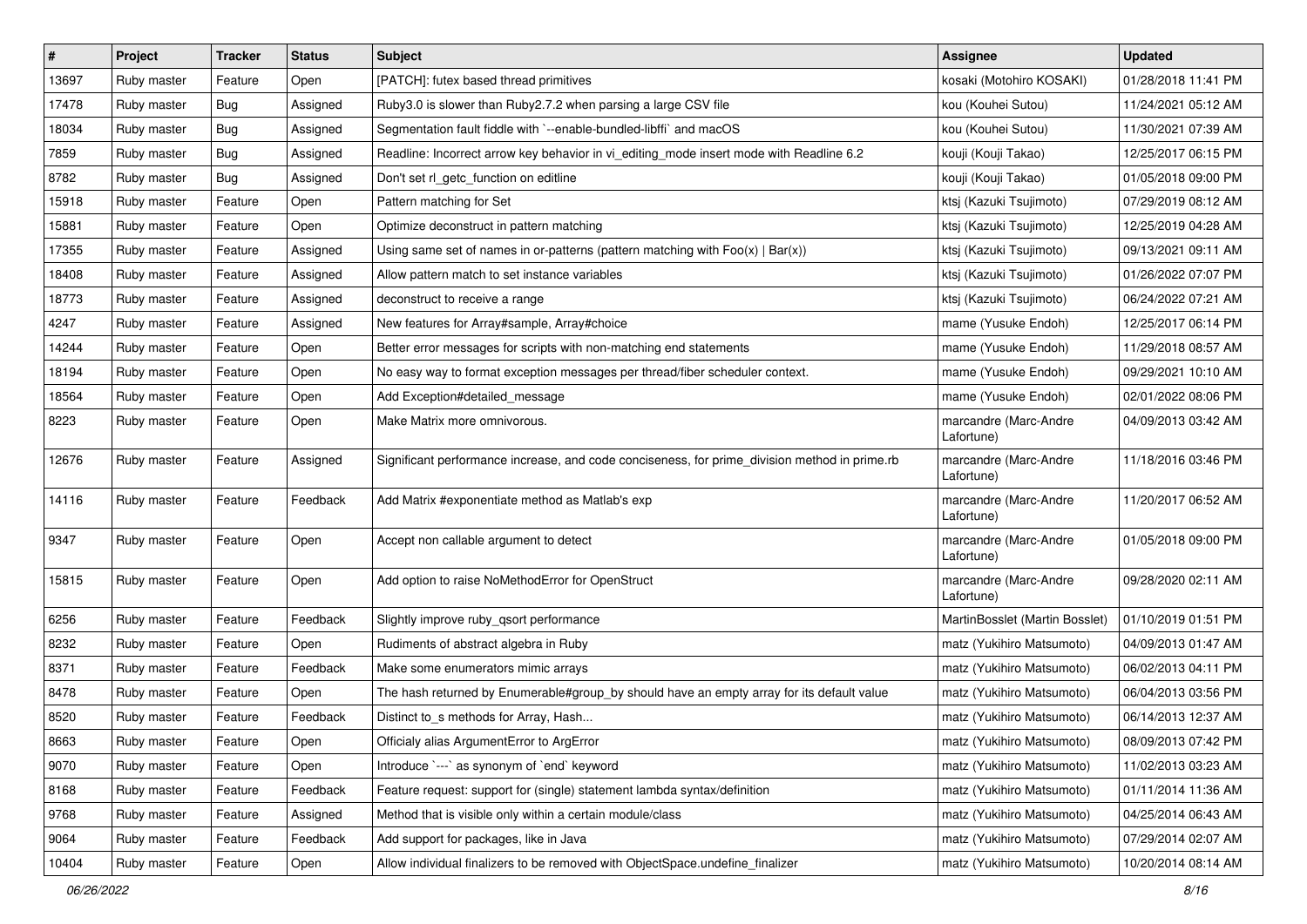| $\vert$ # | Project     | <b>Tracker</b> | <b>Status</b> | Subject                                                                                                                 | <b>Assignee</b>           | <b>Updated</b>      |
|-----------|-------------|----------------|---------------|-------------------------------------------------------------------------------------------------------------------------|---------------------------|---------------------|
| 9816      | Ruby master | Feature        | Assigned      | 00000000000000000000                                                                                                    | matz (Yukihiro Matsumoto) | 10/28/2014 08:29 AM |
| 10574     | Ruby master | Feature        | Open          | Add String#Ichomp and String.Ichomp!                                                                                    | matz (Yukihiro Matsumoto) | 12/15/2014 04:34 PM |
| 10481     | Ruby master | Feature        | Assigned      | Add "if" and "unless" clauses to rescue statements                                                                      | matz (Yukihiro Matsumoto) | 01/18/2015 02:46 PM |
| 11028     | Ruby master | Feature        | Assigned      | standalone running single file ( zipped archives of ruby code) running **without installation** using<br>"gem install " | matz (Yukihiro Matsumoto) | 04/04/2015 01:44 AM |
| 11122     | Ruby master | Feature        | Open          | exception-free non-blocking Queue/SizedQueue operations                                                                 | matz (Yukihiro Matsumoto) | 05/06/2015 08:53 PM |
| 11087     | Ruby master | Feature        | Feedback      | Method to retrieve {local, global, instance} variables as a Hash                                                        | matz (Yukihiro Matsumoto) | 06/12/2015 09:13 AM |
| 11307     | Ruby master | Feature        | Open          | exception-free non-blocking Queue#pop                                                                                   | matz (Yukihiro Matsumoto) | 06/25/2015 11:06 PM |
| 11390     | Ruby master | Feature        | Open          | Allow symbols starting with numbers                                                                                     | matz (Yukihiro Matsumoto) | 08/14/2015 05:23 AM |
| 6251      | Ruby master | Feature        | Feedback      | Magic comments for compile options                                                                                      | matz (Yukihiro Matsumoto) | 08/21/2015 11:47 PM |
| 11518     | Ruby master | Feature        | Open          | Queue enhancement - promote! and promote_all!                                                                           | matz (Yukihiro Matsumoto) | 09/17/2015 08:40 PM |
| 11517     | Ruby master | Feature        | Open          | Queue enhancement - conditional pop                                                                                     | matz (Yukihiro Matsumoto) | 09/17/2015 09:02 PM |
| 10541     | Ruby master | Misc           | Open          | Remove shorthand string interpolation syntax                                                                            | matz (Yukihiro Matsumoto) | 10/08/2015 05:44 PM |
| 8839      | Ruby master | Feature        | Assigned      | Class and module should return the class or module that was opened                                                      | matz (Yukihiro Matsumoto) | 12/28/2015 08:36 AM |
| 11181     | Ruby master | Feature        | Open          | Add a line directive to Ruby                                                                                            | matz (Yukihiro Matsumoto) | 01/26/2016 02:04 AM |
| 11704     | Ruby master | Bug            | Assigned      | Refinements only get "used" once in loop                                                                                | matz (Yukihiro Matsumoto) | 04/14/2016 02:45 AM |
| 12244     | Ruby master | Feature        | Open          | Add a way to `integer - integer % num`                                                                                  | matz (Yukihiro Matsumoto) | 05/17/2016 06:05 AM |
| 6739      | Ruby master | Feature        | Feedback      | One-line rescue statement should support specifying an exception class                                                  | matz (Yukihiro Matsumoto) | 05/18/2016 12:42 AM |
| 7314      | Ruby master | Feature        | Assigned      | Convert Proc to Lambda doesn't work in MRI                                                                              | matz (Yukihiro Matsumoto) | 05/21/2016 09:15 AM |
| 11735     | Ruby master | Feature        | Open          | Porting String#squish and String#squish! from Ruby on Rails' Active Support                                             | matz (Yukihiro Matsumoto) | 06/24/2016 08:02 AM |
| 8365      | Ruby master | Feature        | Feedback      | Make variables objects                                                                                                  | matz (Yukihiro Matsumoto) | 08/19/2016 07:21 PM |
| 6842      | Ruby master | Feature        | Assigned      | Add Optional Arguments to String#strip                                                                                  | matz (Yukihiro Matsumoto) | 08/24/2016 05:50 AM |
| 9704      | Ruby master | Feature        | Open          | Refinements as files instead of modules                                                                                 | matz (Yukihiro Matsumoto) | 10/11/2016 06:36 PM |
| 12813     | Ruby master | Feature        | Assigned      | Calling chunk_while, slice_after, slice_before, slice_when with no block                                                | matz (Yukihiro Matsumoto) | 12/06/2016 12:58 PM |
| 12861     | Ruby master | Feature        | Feedback      | super in a block can be either lexically or dynamically scoped depending on how the block is invoked                    | matz (Yukihiro Matsumoto) | 12/21/2016 05:20 PM |
| 11484     | Ruby master | Feature        | Feedback      | add output offset for readpartial/read_nonblock/etc                                                                     | matz (Yukihiro Matsumoto) | 09/25/2017 07:28 AM |
| 14128     | Ruby master | Feature        | Open          | Introduce Hash#delete default value                                                                                     | matz (Yukihiro Matsumoto) | 11/25/2017 04:41 PM |
| 4264      | Ruby master | Feature        | Feedback      | General type coercion protocol for Ruby                                                                                 | matz (Yukihiro Matsumoto) | 12/25/2017 06:14 PM |
| 4514      | Ruby master | Feature        | Assigned      | #deep clone and #deep dup for Objects                                                                                   | matz (Yukihiro Matsumoto) | 12/25/2017 06:14 PM |
| 4521      | Ruby master | Feature        | Assigned      | NoMethodError#message may take very long to execute                                                                     | matz (Yukihiro Matsumoto) | 12/25/2017 06:14 PM |
| 4592      | Ruby master | Feature        | Assigned      | Tempfile00000000                                                                                                        | matz (Yukihiro Matsumoto) | 12/25/2017 06:14 PM |
| 4818      | Ruby master | Feature        | Assigned      | Add method marshalable?                                                                                                 | matz (Yukihiro Matsumoto) | 12/25/2017 06:15 PM |
| 5064      | Ruby master | Feature        | Assigned      | HTTP user-agent class                                                                                                   | matz (Yukihiro Matsumoto) | 12/25/2017 06:15 PM |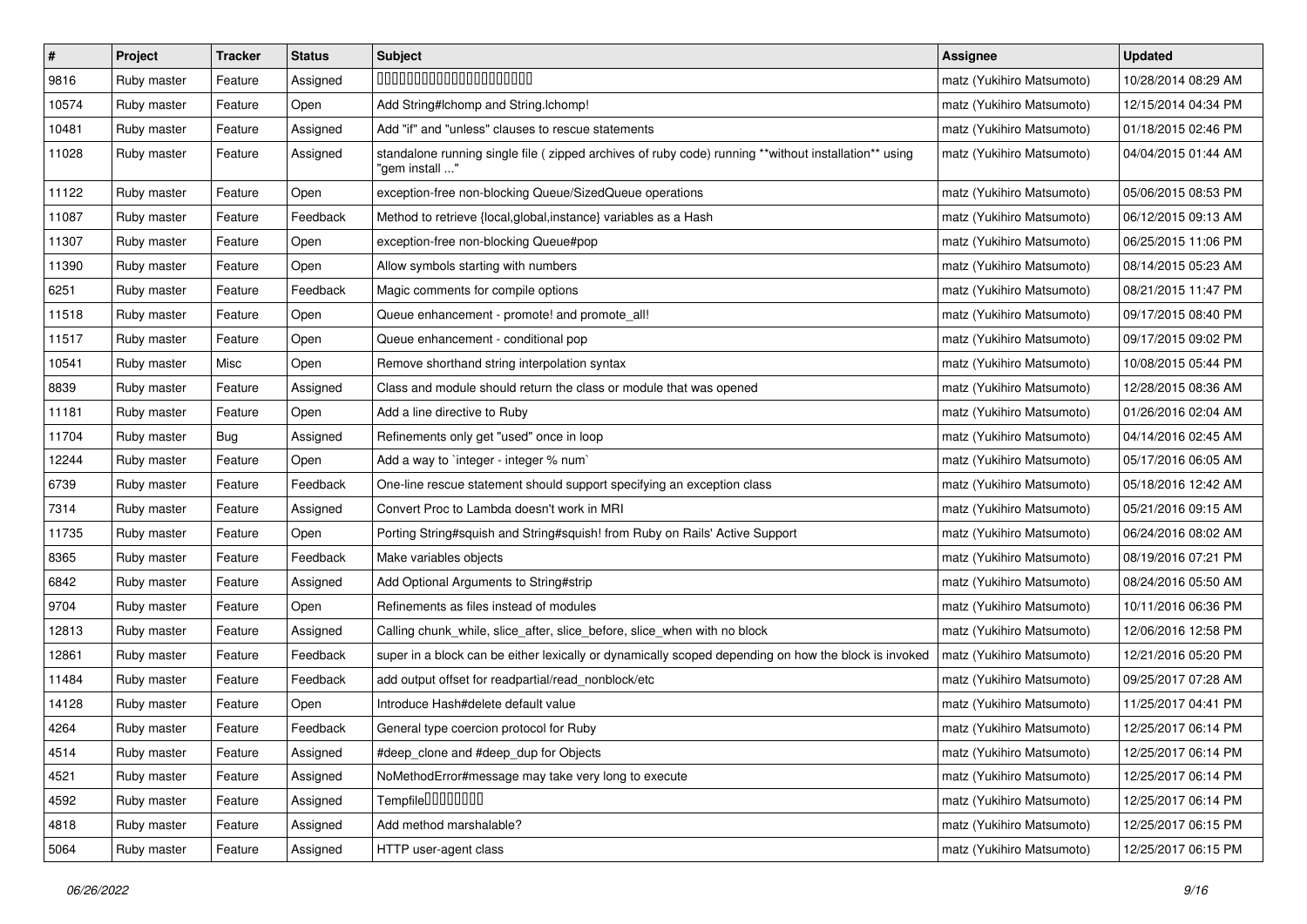| $\sharp$ | Project     | <b>Tracker</b> | <b>Status</b> | <b>Subject</b>                                                                             | Assignee                  | <b>Updated</b>      |
|----------|-------------|----------------|---------------|--------------------------------------------------------------------------------------------|---------------------------|---------------------|
| 5389     | Ruby master | Feature        | Assigned      | New method Enumerator#iterate                                                              | matz (Yukihiro Matsumoto) | 12/25/2017 06:15 PM |
| 5445     | Ruby master | Feature        | Assigned      | Need RUBYOPT -r before ARGV -r                                                             | matz (Yukihiro Matsumoto) | 12/25/2017 06:15 PM |
| 5558     | Ruby master | Feature        | Assigned      | String#% strange arity errors                                                              | matz (Yukihiro Matsumoto) | 12/25/2017 06:15 PM |
| 5582     | Ruby master | Feature        | Assigned      | Allow clone of singleton methods on a BasicObject                                          | matz (Yukihiro Matsumoto) | 12/25/2017 06:15 PM |
| 5643     | Ruby master | Feature        | Assigned      | require/load options and binding option                                                    | matz (Yukihiro Matsumoto) | 12/25/2017 06:15 PM |
| 5644     | Ruby master | Feature        | Feedback      | add Enumerable#exclude? antonym                                                            | matz (Yukihiro Matsumoto) | 12/25/2017 06:15 PM |
| 5673     | Ruby master | Feature        | Feedback      | undef_method probably doesn't need to raise an error                                       | matz (Yukihiro Matsumoto) | 12/25/2017 06:15 PM |
| 5741     | Ruby master | Feature        | Assigned      | Secure Erasure of Passwords                                                                | matz (Yukihiro Matsumoto) | 12/25/2017 06:15 PM |
| 5749     | Ruby master | Feature        | Assigned      | new method String#match_all needed                                                         | matz (Yukihiro Matsumoto) | 12/25/2017 06:15 PM |
| 5970     | Ruby master | Feature        | Assigned      | Add Enumerable#join with same semantics as Array#join                                      | matz (Yukihiro Matsumoto) | 12/25/2017 06:15 PM |
| 6277     | Ruby master | Feature        | Assigned      | Hash#convert_key                                                                           | matz (Yukihiro Matsumoto) | 12/25/2017 06:15 PM |
| 6293     | Ruby master | Feature        | Assigned      | new queue / blocking queues                                                                | matz (Yukihiro Matsumoto) | 12/25/2017 06:15 PM |
| 6317     | Ruby master | Feature        | Assigned      | Range#cover?000000Range00000000000000000000                                                | matz (Yukihiro Matsumoto) | 12/25/2017 06:15 PM |
| 6337     | Ruby master | Feature        | Assigned      | FileUtils#sync                                                                             | matz (Yukihiro Matsumoto) | 12/25/2017 06:15 PM |
| 6354     | Ruby master | Feature        | Assigned      | Remove escape (break/return/redo/next support) from class/module scope                     | matz (Yukihiro Matsumoto) | 12/25/2017 06:15 PM |
| 6367     | Ruby master | Feature        | Feedback      | #same? for Enumerable                                                                      | matz (Yukihiro Matsumoto) | 12/25/2017 06:15 PM |
| 6376     | Ruby master | Feature        | Assigned      | Feature lookup and checking if feature is loaded                                           | matz (Yukihiro Matsumoto) | 12/25/2017 06:15 PM |
| 6413     | Ruby master | Feature        | Assigned      | Make Dir.entries default to Dir.entries(Dir.pwd)                                           | matz (Yukihiro Matsumoto) | 12/25/2017 06:15 PM |
| 6445     | Ruby master | Feature        | Assigned      | request for default length/position on string index                                        | matz (Yukihiro Matsumoto) | 12/25/2017 06:15 PM |
| 6478     | Ruby master | Feature        | Feedback      | BasicObject#_class_                                                                        | matz (Yukihiro Matsumoto) | 12/25/2017 06:15 PM |
| 6515     | Ruby master | Feature        | Feedback      | array.c: added method that verifies if an Array is part of another                         | matz (Yukihiro Matsumoto) | 12/25/2017 06:15 PM |
| 6611     | Ruby master | Feature        | Assigned      | Comments requested on implementation of set_parse_func                                     | matz (Yukihiro Matsumoto) | 12/25/2017 06:15 PM |
| 6641     | Ruby master | Feature        | Open          | Hash.auto constructor                                                                      | matz (Yukihiro Matsumoto) | 12/25/2017 06:15 PM |
| 6648     | Ruby master | Feature        | Assigned      | Provide a standard API for retrieving all command-line flags passed to Ruby                | matz (Yukihiro Matsumoto) | 12/25/2017 06:15 PM |
| 6671     | Ruby master | Feature        | Assigned      | File.split_all and File.split_root                                                         | matz (Yukihiro Matsumoto) | 12/25/2017 06:15 PM |
| 6697     | Ruby master | Feature        | Feedback      | [PATCH] Add Kernel#Symbol conversion method like String(), Array() etc.                    | matz (Yukihiro Matsumoto) | 12/25/2017 06:15 PM |
| 6802     | Ruby master | Feature        | Assigned      | String#scan should have equivalent yielding MatchData                                      | matz (Yukihiro Matsumoto) | 12/25/2017 06:15 PM |
| 6811     | Ruby master | Feature        | Assigned      | File, Dir and FileUtils should have bang-versions of singleton methods that fails silently | matz (Yukihiro Matsumoto) | 12/25/2017 06:15 PM |
| 6817     | Ruby master | Feature        | Open          | Partial application                                                                        | matz (Yukihiro Matsumoto) | 12/25/2017 06:15 PM |
| 7087     | Ruby master | Feature        | Assigned      | :ConditionVariable#wait does not work with Monitor because Monitor#sleep does not exist    | matz (Yukihiro Matsumoto) | 12/25/2017 06:15 PM |
| 7121     | Ruby master | Feature        | Assigned      | Extending the use of `require'                                                             | matz (Yukihiro Matsumoto) | 12/25/2017 06:15 PM |
| 7132     | Ruby master | Feature        | Assigned      | Alternation between named / ordered method arguments and aliases for method arguments.     | matz (Yukihiro Matsumoto) | 12/25/2017 06:15 PM |
| 7149     | Ruby master | Feature        | Open          | Constant magic for everyone.                                                               | matz (Yukihiro Matsumoto) | 12/25/2017 06:15 PM |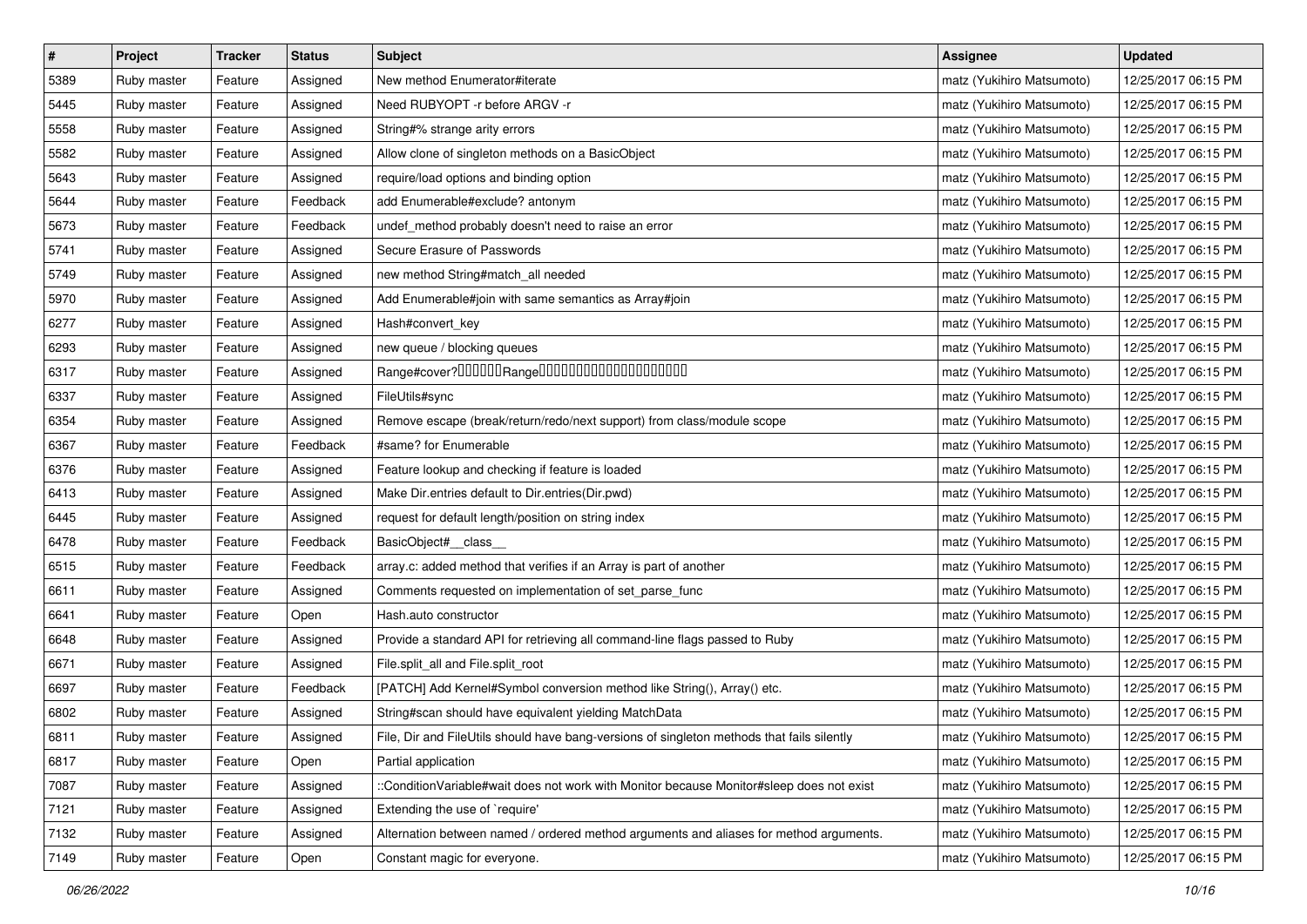| $\pmb{\#}$ | Project     | <b>Tracker</b> | <b>Status</b> | <b>Subject</b>                                                             | <b>Assignee</b>           | <b>Updated</b>      |
|------------|-------------|----------------|---------------|----------------------------------------------------------------------------|---------------------------|---------------------|
| 7349       | Ruby master | Feature        | Assigned      | Struct#inspect needs more meaningful output                                | matz (Yukihiro Matsumoto) | 12/25/2017 06:15 PM |
| 7377       | Ruby master | Feature        | Open          | #indetical? as an alias for #equal?                                        | matz (Yukihiro Matsumoto) | 12/25/2017 06:15 PM |
| 7436       | Ruby master | Feature        | Assigned      | Allow for a "granularity" flag for backtrace_locations                     | matz (Yukihiro Matsumoto) | 12/25/2017 06:15 PM |
| 7444       | Ruby master | Feature        | Open          | Array#product_set                                                          | matz (Yukihiro Matsumoto) | 12/25/2017 06:15 PM |
| 7503       | Ruby master | Feature        | Assigned      | make timeout.rb async-interrupt safe by default                            | matz (Yukihiro Matsumoto) | 12/25/2017 06:15 PM |
| 7548       | Ruby master | Feature        | Open          | Load and Require Callbacks                                                 | matz (Yukihiro Matsumoto) | 12/25/2017 06:15 PM |
| 7604       | Ruby master | Feature        | Open          | Make === comparison operator ability to delegate comparison to an argument | matz (Yukihiro Matsumoto) | 12/25/2017 06:15 PM |
| 7611       | Ruby master | Feature        | Open          | Focal method for all loads/requires                                        | matz (Yukihiro Matsumoto) | 12/25/2017 06:15 PM |
| 7614       | Ruby master | Feature        | Open          | alias_accessor                                                             | matz (Yukihiro Matsumoto) | 12/25/2017 06:15 PM |
| 7654       | Ruby master | Feature        | Open          | Add optional code block to IO::readlines                                   | matz (Yukihiro Matsumoto) | 12/25/2017 06:15 PM |
| 7657       | Ruby master | Feature        | Open          | Array#& doesn't accept Enumerables                                         | matz (Yukihiro Matsumoto) | 12/25/2017 06:15 PM |
| 7704       | Ruby master | Feature        | Open          | Add a list of enabled (experimental) language features.                    | matz (Yukihiro Matsumoto) | 12/25/2017 06:15 PM |
| 7739       | Ruby master | Feature        | Assigned      | Define Hash#  as Hash#reverse_merge in Rails                               | matz (Yukihiro Matsumoto) | 12/25/2017 06:15 PM |
| 7795       | Ruby master | Feature        | Open          | Symbol.defined? and/or to_existing_symbol                                  | matz (Yukihiro Matsumoto) | 12/25/2017 06:15 PM |
| 7848       | Ruby master | Feature        | Open          | Restore default state for core ruby objects                                | matz (Yukihiro Matsumoto) | 12/25/2017 06:15 PM |
| 7876       | Ruby master | Feature        | Open          | Add method for accessing Class from within Singleton Class                 | matz (Yukihiro Matsumoto) | 12/25/2017 06:15 PM |
| 7883       | Ruby master | Feature        | Open          | Add Regex#to_proc                                                          | matz (Yukihiro Matsumoto) | 12/25/2017 06:15 PM |
| 7914       | Ruby master | Feature        | Open          | Case for local class methods                                               | matz (Yukihiro Matsumoto) | 12/25/2017 06:15 PM |
| 7939       | Ruby master | Feature        | Feedback      | Alternative curry function creation                                        | matz (Yukihiro Matsumoto) | 12/25/2017 06:15 PM |
| 8016       | Ruby master | Feature        | Assigned      | Alias FILE and LINE as methods                                             | matz (Yukihiro Matsumoto) | 12/25/2017 06:15 PM |
| 8042       | Ruby master | Feature        | Assigned      | Add Addrinfo#socket to create a socket that is not connected or bound      | matz (Yukihiro Matsumoto) | 12/25/2017 06:15 PM |
| 8061       | Ruby master | Feature        | Open          | 000000000000000                                                            | matz (Yukihiro Matsumoto) | 12/25/2017 06:15 PM |
| 8536       | Ruby master | Feature        | Assigned      | Implement is_numeric? family of methods                                    | matz (Yukihiro Matsumoto) | 12/25/2017 06:15 PM |
| 8850       | Ruby master | Feature        | Assigned      | Convert Rational to decimal string                                         | matz (Yukihiro Matsumoto) | 12/25/2017 06:15 PM |
| 9043       | Ruby master | Feature        | Open          | Add String#f method as shortcut for #freeze                                | matz (Yukihiro Matsumoto) | 01/05/2018 09:00 PM |
| 9614       | Ruby master | Feature        | Open          | ordering of non-Hash items which use st_internally                         | matz (Yukihiro Matsumoto) | 01/05/2018 09:00 PM |
| 8678       | Ruby master | Feature        | Assigned      | Allow invalid string to work with regexp                                   | matz (Yukihiro Matsumoto) | 01/05/2018 09:00 PM |
| 8707       | Ruby master | Feature        | Feedback      | Hash#reverse_each                                                          | matz (Yukihiro Matsumoto) | 01/05/2018 09:00 PM |
| 10064      | Ruby master | Feature        | Feedback      | &:symbol in when clause                                                    | matz (Yukihiro Matsumoto) | 01/05/2018 09:01 PM |
| 10355      | Ruby master | Feature        | Feedback      | Feature request: Module#prepended?(mod)                                    | matz (Yukihiro Matsumoto) | 01/05/2018 09:01 PM |
| 10498      | Ruby master | Feature        | Open          | Make `loop` yield a counter                                                | matz (Yukihiro Matsumoto) | 01/05/2018 09:01 PM |
| 5129       | Ruby master | Feature        | Assigned      | Create a core class "FileArray" and make "ARGF" its instance               | matz (Yukihiro Matsumoto) | 01/23/2018 02:02 PM |
| 4824       | Ruby master | Feature        | Assigned      | Provide method Kernel#executed?                                            | matz (Yukihiro Matsumoto) | 03/05/2018 04:57 AM |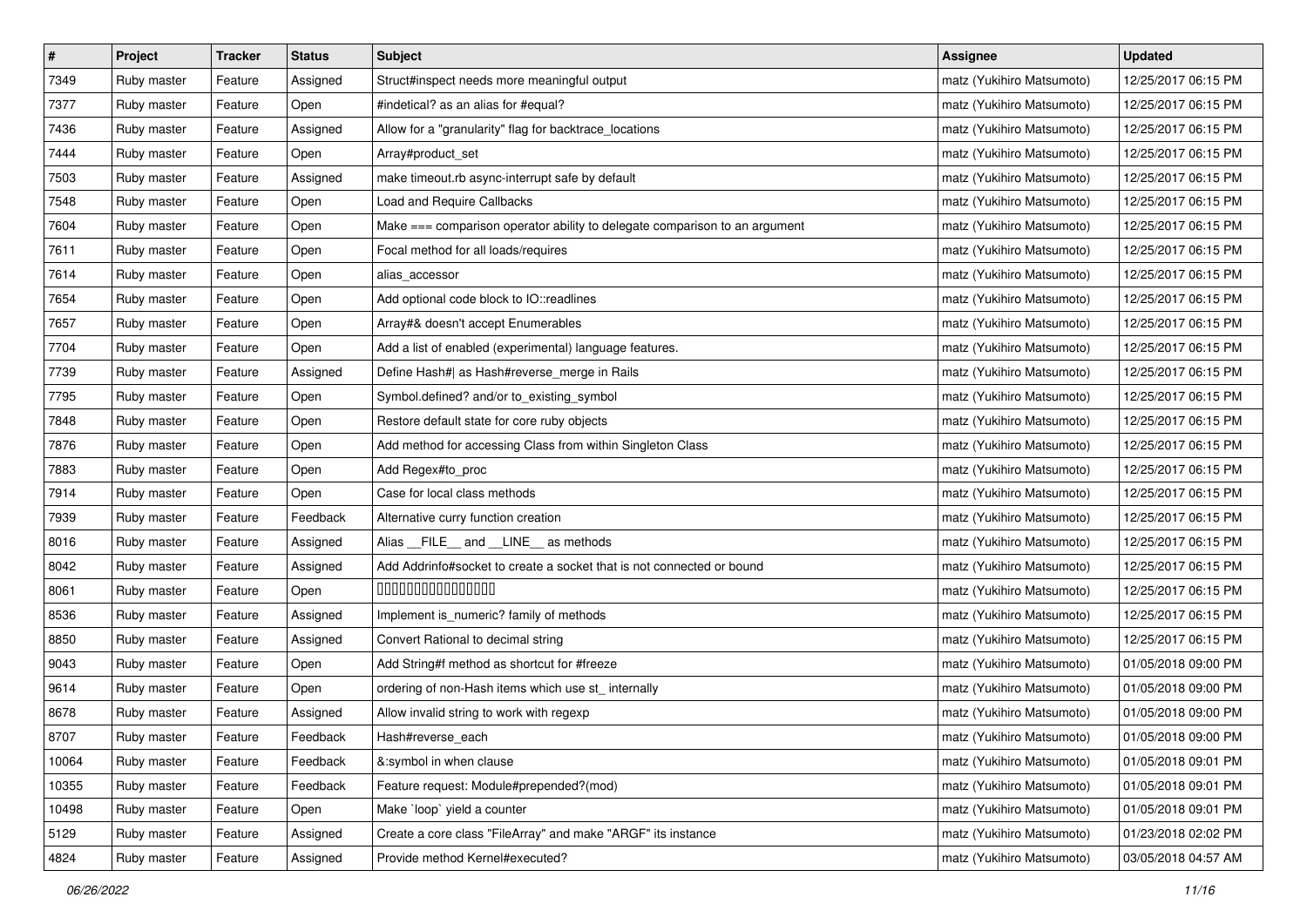| $\pmb{\#}$ | Project     | <b>Tracker</b> | <b>Status</b> | <b>Subject</b>                                                                     | <b>Assignee</b>           | <b>Updated</b>      |
|------------|-------------|----------------|---------------|------------------------------------------------------------------------------------|---------------------------|---------------------|
| 5007       | Ruby master | Feature        | Assigned      | Proc#call_under: Unifying instance_eval and instance_exec                          | matz (Yukihiro Matsumoto) | 04/19/2018 07:57 AM |
| 14760      | Ruby master | Misc           | Open          | cross-thread IO#close semantics                                                    | matz (Yukihiro Matsumoto) | 05/17/2018 08:21 AM |
| 14724      | Ruby master | Feature        | Open          | chains of inequalities                                                             | matz (Yukihiro Matsumoto) | 05/19/2018 01:06 AM |
| 14546      | Ruby master | Feature        | Open          | Hash#delete!                                                                       | matz (Yukihiro Matsumoto) | 05/30/2018 08:24 PM |
| 7580       | Ruby master | Feature        | Assigned      | Range translation                                                                  | matz (Yukihiro Matsumoto) | 06/11/2018 09:51 AM |
| 12306      | Ruby master | Feature        | Open          | Implement String #blank? #present? and improve #strip and family to handle unicode | matz (Yukihiro Matsumoto) | 07/22/2018 10:55 PM |
| 14927      | Ruby master | Feature        | Open          | Loading multiple files at once                                                     | matz (Yukihiro Matsumoto) | 09/18/2018 12:38 AM |
| 5945       | Ruby master | Feature        | Assigned      | Add the ability to mark a at_exit as process-local.                                | matz (Yukihiro Matsumoto) | 10/10/2018 08:29 AM |
| 15112      | Ruby master | Feature        | Open          | Introducing the short form of `STDERR.puts expr.inspect`.                          | matz (Yukihiro Matsumoto) | 10/12/2018 02:02 AM |
| 14397      | Ruby master | Feature        | Assigned      | public, protected and private should return their arguments instead of self        | matz (Yukihiro Matsumoto) | 12/10/2018 07:08 AM |
| 15445      | Ruby master | Feature        | Open          | Reject '.123' in Float() method                                                    | matz (Yukihiro Matsumoto) | 01/10/2019 07:59 AM |
| 6118       | Ruby master | Feature        | Feedback      | Hash#keys_of(values), returns related keys of given values                         | matz (Yukihiro Matsumoto) | 01/10/2019 08:16 AM |
| 15764      | Ruby master | Bug            | Open          | Whitespace and control characters should not be permitted in tokens                | matz (Yukihiro Matsumoto) | 04/22/2019 07:48 AM |
| 15837      | Ruby master | Feature        | Open          | Module#name_components                                                             | matz (Yukihiro Matsumoto) | 05/08/2019 10:29 AM |
| 9123       | Ruby master | Feature        | Open          | Make Numeric#nonzero? behavior consistent with Numeric#zero?                       | matz (Yukihiro Matsumoto) | 06/11/2019 12:55 PM |
| 7702       | Ruby master | Feature        | Open          | Remove Proc#binding                                                                | matz (Yukihiro Matsumoto) | 07/15/2019 07:39 PM |
| 15991      | Ruby master | Feature        | Open          | Allow questionmarks in variable names                                              | matz (Yukihiro Matsumoto) | 07/30/2019 03:57 AM |
| 6727       | Ruby master | Feature        | Feedback      | Add Array#rest (with implementation)                                               | matz (Yukihiro Matsumoto) | 08/14/2019 08:51 AM |
| 15723      | Ruby master | Misc           | Feedback      | Reconsider numbered parameters                                                     | matz (Yukihiro Matsumoto) | 10/03/2019 07:16 PM |
| 15123      | Ruby master | Feature        | Feedback      | Enumerable#compact proposal                                                        | matz (Yukihiro Matsumoto) | 10/30/2019 07:30 PM |
| 4539       | Ruby master | Feature        | Assigned      | Array#zip_with                                                                     | matz (Yukihiro Matsumoto) | 11/28/2019 08:23 AM |
| 9602       | Ruby master | Feature        | Feedback      | Logic with `Enumerable#grep`                                                       | matz (Yukihiro Matsumoto) | 12/01/2019 05:23 PM |
| 8804       | Ruby master | Feature        | Open          | ONCE syntax                                                                        | matz (Yukihiro Matsumoto) | 01/04/2020 08:26 PM |
| 5781       | Ruby master | Feature        | Assigned      | Query attributes (attribute methods ending in `?` mark)                            | matz (Yukihiro Matsumoto) | 01/10/2020 06:34 AM |
| 8026       | Ruby master | Feature        | Feedback      | Need Module#prepended_modules                                                      | matz (Yukihiro Matsumoto) | 01/16/2020 06:12 AM |
| 14609      | Ruby master | Feature        | Open          | Let `Kernel#p` without an argument print the receiver                              | matz (Yukihiro Matsumoto) | 02/08/2020 08:43 PM |
| 16630      | Ruby master | Misc           | Assigned      | Deprecate pub/ruby/*snapshot* and use pub/ruby/snapshot/* instead                  | matz (Yukihiro Matsumoto) | 02/27/2020 09:52 AM |
| 11816      | Ruby master | Feature        | Assigned      | Partial safe navigation operator                                                   | matz (Yukihiro Matsumoto) | 04/14/2020 08:02 AM |
| 16894      | Ruby master | Feature        | Open          | Integer division for Ruby 3                                                        | matz (Yukihiro Matsumoto) | 05/18/2020 03:41 PM |
| 15277      | Ruby master | Feature        | Open          | at exec                                                                            | matz (Yukihiro Matsumoto) | 05/25/2020 01:09 AM |
| 6596       | Ruby master | Feature        | Assigned      | New method `Array#indexes`                                                         | matz (Yukihiro Matsumoto) | 07/29/2020 01:41 AM |
| 6309       | Ruby master | Feature        | Assigned      | Add a reference queue for weak references                                          | matz (Yukihiro Matsumoto) | 08/23/2020 09:07 PM |
| 5628       | Ruby master | Feature        | Feedback      | Module#basename                                                                    | matz (Yukihiro Matsumoto) | 08/29/2020 05:01 PM |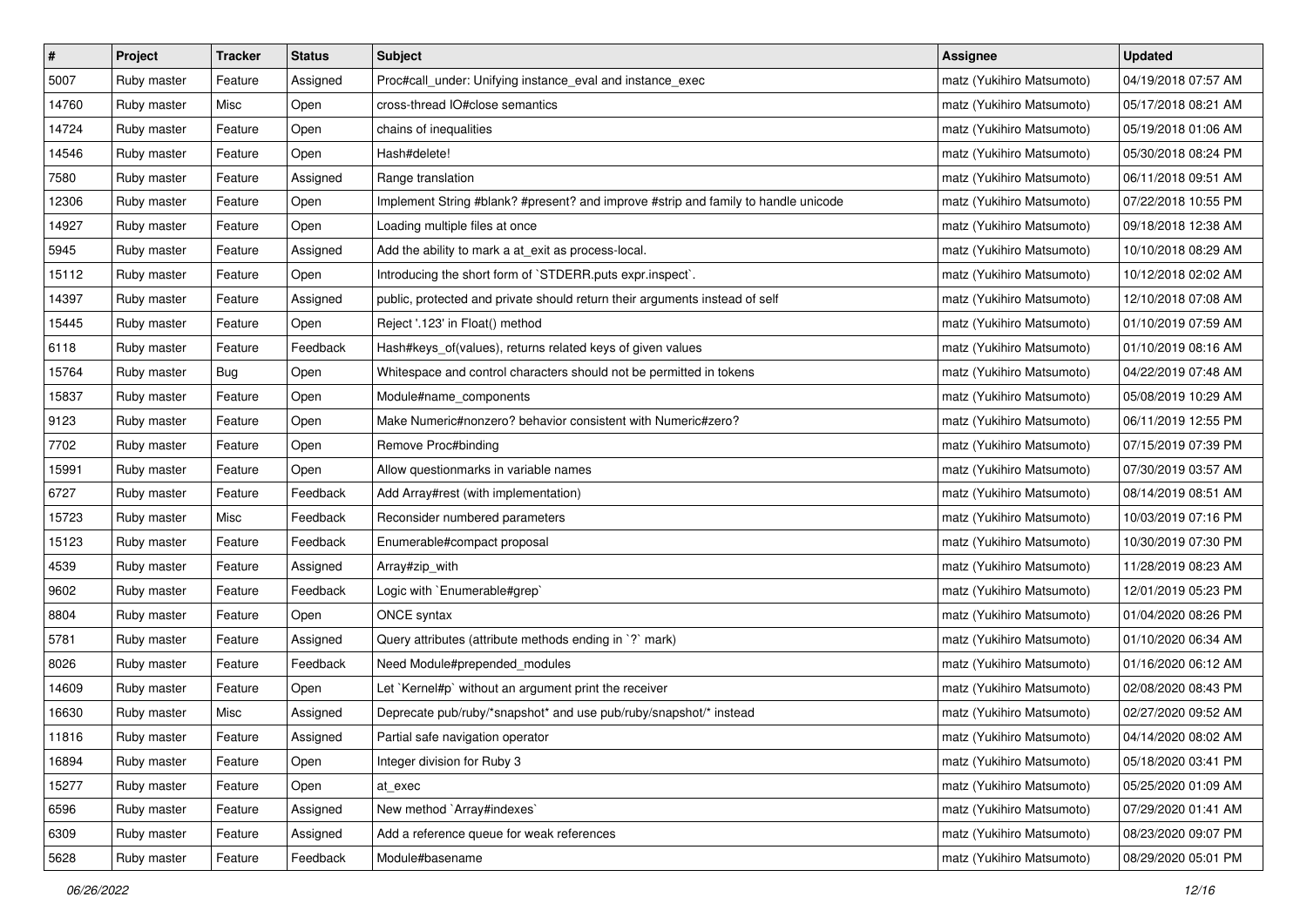| $\sharp$ | Project     | <b>Tracker</b> | <b>Status</b> | <b>Subject</b>                                                                                                                   | <b>Assignee</b>           | <b>Updated</b>      |
|----------|-------------|----------------|---------------|----------------------------------------------------------------------------------------------------------------------------------|---------------------------|---------------------|
| 16992    | Ruby master | Feature        | Open          | Sets: officially ordered                                                                                                         | matz (Yukihiro Matsumoto) | 09/03/2020 02:08 PM |
| 17279    | Ruby master | Feature        | Open          | Allow a negative step in Range#step with a block                                                                                 | matz (Yukihiro Matsumoto) | 10/22/2020 02:23 AM |
| 17265    | Ruby master | Feature        | Feedback      | Add `Bool` module                                                                                                                | matz (Yukihiro Matsumoto) | 10/26/2020 09:44 AM |
| 17288    | Ruby master | Feature        | Open          | Optimize _send_ call with a literal method name                                                                                  | matz (Yukihiro Matsumoto) | 10/30/2020 12:17 AM |
| 5456     | Ruby master | Feature        | Assigned      | kernel#syscall() should be removed.                                                                                              | matz (Yukihiro Matsumoto) | 12/10/2020 08:46 AM |
| 6219     | Ruby master | Feature        | Feedback      | Return value of Hash#store                                                                                                       | matz (Yukihiro Matsumoto) | 12/10/2020 08:46 AM |
| 7546     | Ruby master | Feature        | Open          | Change behavior of `Array#slice` for an argument of `Range` class                                                                | matz (Yukihiro Matsumoto) | 12/10/2020 08:49 AM |
| 7644     | Ruby master | Feature        | Assigned      | In refinements, change "using" keyword to a less generic word.                                                                   | matz (Yukihiro Matsumoto) | 12/10/2020 08:49 AM |
| 5514     | Ruby master | Feature        | Feedback      | Numeric III quotient II quotrem IIII                                                                                             | matz (Yukihiro Matsumoto) | 12/10/2020 08:49 AM |
| 5521     | Ruby master | Feature        | Feedback      | Numeric#rational? <sup>[]</sup> Numeric#complex? <sup>[]</sup> Numeric#float? <sup>[10]</sup>                                    | matz (Yukihiro Matsumoto) | 12/10/2020 08:49 AM |
| 8164     | Ruby master | Feature        | Assigned      | Public/Private                                                                                                                   | matz (Yukihiro Matsumoto) | 12/10/2020 08:50 AM |
| 10042    | Ruby master | Feature        | Feedback      | Deprecate postfix rescue syntax for removal in 3.0                                                                               | matz (Yukihiro Matsumoto) | 12/10/2020 08:53 AM |
| 5825     | Ruby master | Feature        | Assigned      | Sweet instance var assignment in the object initializer                                                                          | matz (Yukihiro Matsumoto) | 12/10/2020 08:53 AM |
| 6452     | Ruby master | Feature        | Assigned      | Allow extend to override class methods                                                                                           | matz (Yukihiro Matsumoto) | 12/10/2020 08:53 AM |
| 6594     | Ruby master | Feature        | Assigned      | Integrated Functor                                                                                                               | matz (Yukihiro Matsumoto) | 12/10/2020 08:53 AM |
| 6806     | Ruby master | Feature        | Feedback      | Support functional programming: forbid instance/class variables for ModuleName::method_name,<br>allow for ModuleName.method name | matz (Yukihiro Matsumoto) | 12/10/2020 08:53 AM |
| 6841     | Ruby master | Feature        | Assigned      | Shorthand for Assigning Return Value of Method to Self                                                                           | matz (Yukihiro Matsumoto) | 12/10/2020 08:53 AM |
| 7748     | Ruby master | Feature        | Open          | Contextual send                                                                                                                  | matz (Yukihiro Matsumoto) | 12/10/2020 08:53 AM |
| 8229     | Ruby master | Feature        | Open          | extend Hash.include?                                                                                                             | matz (Yukihiro Matsumoto) | 12/10/2020 08:53 AM |
| 10489    | Ruby master | Feature        | Open          | Add inherit method for clearer and multiple inheritance                                                                          | matz (Yukihiro Matsumoto) | 12/10/2020 08:53 AM |
| 7511     | Ruby master | Feature        | Feedback      | short-circuiting logical implication operator                                                                                    | matz (Yukihiro Matsumoto) | 12/10/2020 08:55 AM |
| 6869     | Ruby master | Feature        | Open          | Do not treat `_` parameter exceptionally                                                                                         | matz (Yukihiro Matsumoto) | 12/10/2020 08:58 AM |
| 16461    | Ruby master | Feature        | Assigned      | Proc#using                                                                                                                       | matz (Yukihiro Matsumoto) | 12/10/2020 09:10 AM |
| 6810     | Ruby master | Feature        | Assigned      | module A::B; end` is not equivalent to `module A; module B; end; end` with respect to constant<br>lookup (scope)                 | matz (Yukihiro Matsumoto) | 12/10/2020 09:22 AM |
| 8948     | Ruby master | Feature        | Assigned      | Frozen regex                                                                                                                     | matz (Yukihiro Matsumoto) | 12/20/2020 07:15 PM |
| 17291    | Ruby master | Feature        | Assigned      | Optimize __send__ call                                                                                                           | matz (Yukihiro Matsumoto) | 01/12/2021 05:47 AM |
| 11882    | Ruby master | Feature        | Open          | Map or NamedMap                                                                                                                  | matz (Yukihiro Matsumoto) | 01/17/2021 01:31 PM |
| 13303    | Ruby master | Feature        | Feedback      | String#any? as !String#empty?                                                                                                    | matz (Yukihiro Matsumoto) | 02/23/2021 05:14 PM |
| 17184    | Ruby master | Feature        | Open          | No stdlib function to perform simple string replacement                                                                          | matz (Yukihiro Matsumoto) | 02/23/2021 09:27 PM |
| 12543    | Ruby master | Feature        | Assigned      | explicit tail call syntax: foo() then return                                                                                     | matz (Yukihiro Matsumoto) | 04/18/2021 03:02 PM |
| 17830    | Ruby master | Feature        | Open          | Add Integer#previous and Integer#prev                                                                                            | matz (Yukihiro Matsumoto) | 04/27/2021 11:35 PM |
| 11779    | Ruby master | Bug            | Feedback      | Module#using does not make sense as a method                                                                                     | matz (Yukihiro Matsumoto) | 06/17/2021 09:58 AM |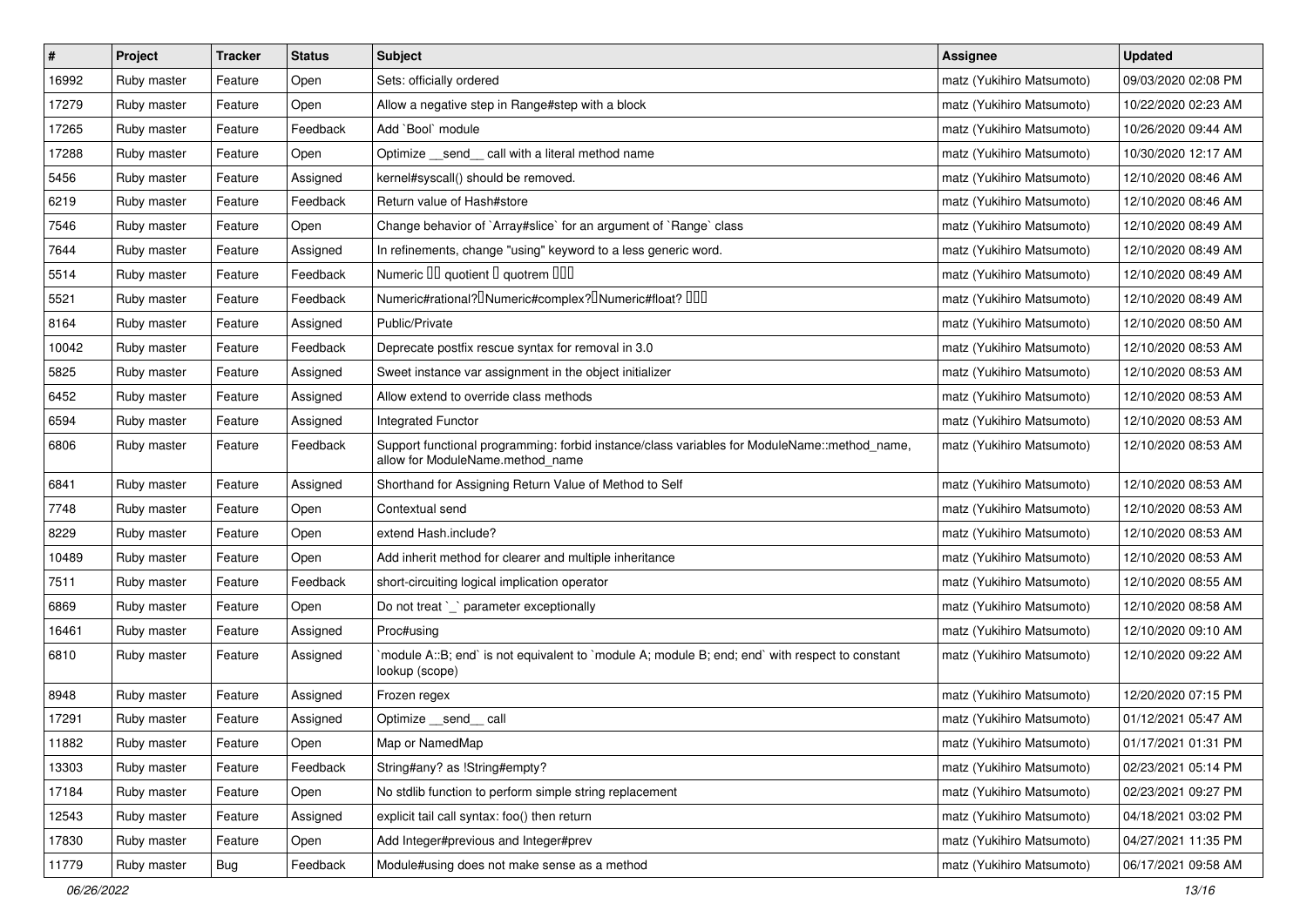| #     | Project     | <b>Tracker</b> | <b>Status</b> | Subject                                                                                    | <b>Assignee</b>                         | <b>Updated</b>      |
|-------|-------------|----------------|---------------|--------------------------------------------------------------------------------------------|-----------------------------------------|---------------------|
| 13129 | Ruby master | Feature        | Assigned      | Refinements cannot refine method_missing and respond_to_missing?                           | matz (Yukihiro Matsumoto)               | 07/03/2021 10:45 PM |
| 10287 | Ruby master | Feature        | Open          | rename COLON3 to COLON2_HEAD.                                                              | matz (Yukihiro Matsumoto)               | 07/27/2021 09:34 AM |
| 10549 | Ruby master | Feature        | Open          | Deprecate each_with_index and each_with_object in favor of with_index and with_object      | matz (Yukihiro Matsumoto)               | 07/27/2021 11:09 AM |
| 12075 | Ruby master | Feature        | Feedback      | some container#nonempty?                                                                   | matz (Yukihiro Matsumoto)               | 10/07/2021 03:11 AM |
| 12745 | Ruby master | Feature        | Feedback      | String#(g)sub(!) should pass a MatchData to the block, not a String                        | matz (Yukihiro Matsumoto)               | 11/03/2021 11:46 PM |
| 15192 | Ruby master | Feature        | Open          | Introduce a new "shortcut assigning" syntax to convenient setup instance variables         | matz (Yukihiro Matsumoto)               | 12/14/2021 06:42 PM |
| 17785 | Ruby master | Feature        | Open          | Allow named parameters to be keywords                                                      | matz (Yukihiro Matsumoto)               | 12/17/2021 06:10 PM |
| 6308  | Ruby master | Feature        | Assigned      | Eliminate delegation from WeakRef                                                          | matz (Yukihiro Matsumoto)               | 12/23/2021 11:40 PM |
| 8096  | Ruby master | Feature        | Feedback      | introduce Time.current timestamp                                                           | matz (Yukihiro Matsumoto)               | 12/23/2021 11:40 PM |
| 8271  | Ruby master | Feature        | Assigned      | Proposal for moving to a more visible, formal process for feature requests                 | matz (Yukihiro Matsumoto)               | 12/23/2021 11:40 PM |
| 9023  | Ruby master | Feature        | Assigned      | Array#tail                                                                                 | matz (Yukihiro Matsumoto)               | 12/23/2021 11:40 PM |
| 11627 | Ruby master | Feature        | Open          | make `nonzero` an alias of `nonzero?`                                                      | matz (Yukihiro Matsumoto)               | 12/23/2021 11:43 PM |
| 12019 | Ruby master | Feature        | Open          | Better low-level support for writing concurrent libraries                                  | matz (Yukihiro Matsumoto)               | 12/23/2021 11:43 PM |
| 14982 | Ruby master | Feature        | Open          | Improve namespace system in ruby to avoiding top-level names chaos                         | matz (Yukihiro Matsumoto)               | 12/31/2021 05:39 PM |
| 16986 | Ruby master | Feature        | Open          | Anonymous Struct literal                                                                   | matz (Yukihiro Matsumoto)               | 01/15/2022 04:57 PM |
| 17849 | Ruby master | Feature        | Open          | Fix Timeout.timeout so that it can be used in threaded Web servers                         | matz (Yukihiro Matsumoto)               | 04/10/2022 06:26 AM |
| 16495 | Ruby master | Feature        | Open          | Inconsistent quotes in error messages                                                      | matz (Yukihiro Matsumoto)               | 06/15/2022 04:21 PM |
| 18159 | Ruby master | Feature        | Open          | Integrate functionality of dead_end gem into Ruby                                          | matz (Yukihiro Matsumoto)               | 06/17/2022 02:06 PM |
| 15330 | Ruby master | Feature        | Open          | autoload relative                                                                          | matz (Yukihiro Matsumoto)               | 06/19/2022 11:25 PM |
| 18439 | Ruby master | Feature        | Open          | Support YJIT for VC++                                                                      | maximecb (Maxime<br>Chevalier-Boisvert) | 01/10/2022 11:29 PM |
| 10782 | Ruby master | Feature        | Assigned      | Patch: Add constants for BigDecimal for ZERO, ONE, TEN                                     | mrkn (Kenta Murata)                     | 05/21/2015 08:13 AM |
| 5133  | Ruby master | Feature        | Assigned      | Array#unzip as an alias of Array#transpose                                                 | mrkn (Kenta Murata)                     | 12/25/2017 06:15 PM |
| 5310  | Ruby master | Feature        | Assigned      | Integral objects                                                                           | mrkn (Kenta Murata)                     | 12/25/2017 06:15 PM |
| 6857  | Ruby master | Feature        | Assigned      | bigdecimal/math BigMath.E/BigMath.exp R. P. Feynman inspired optimization                  | mrkn (Kenta Murata)                     | 12/25/2017 06:15 PM |
| 6973  | Ruby master | Feature        | Assigned      | Add an #integral? method to Numeric to test for whole-number values                        | mrkn (Kenta Murata)                     | 12/25/2017 06:15 PM |
| 7321  | Ruby master | Feature        | Assigned      | Newton.#nsolve 00 2 0000000000                                                             | mrkn (Kenta Murata)                     | 12/25/2017 06:15 PM |
| 8295  | Ruby master | Feature        | Assigned      | Float I Rational 0000000000000 BigDecimal 0000000                                          | mrkn (Kenta Murata)                     | 12/25/2017 06:15 PM |
| 5179  | Ruby master | <b>Bug</b>     | Assigned      | Complex#rationalize and to_r with approximate zeros                                        | mrkn (Kenta Murata)                     | 01/17/2020 03:00 AM |
| 3647  | Ruby master | Feature        | Feedback      | Array#sample(n, replace=false)                                                             | mrkn (Kenta Murata)                     | 03/11/2020 02:09 AM |
| 16350 | Ruby master | Feature        | Assigned      | ArithmeticSequence#member? can result in infinite loop                                     | mrkn (Kenta Murata)                     | 05/29/2020 10:26 PM |
| 14476 | Ruby master | Feature        | Assigned      | Adding same_all? for checking whether all items in an Array are same                       | mrkn (Kenta Murata)                     | 08/28/2020 01:10 PM |
| 5522  | Ruby master | Feature        | Feedback      | Numeric#finite? <sup>[]</sup> Numeric#infinite? <sup>[]</sup> Numeric#nan? <sup>[10]</sup> | mrkn (Kenta Murata)                     | 12/10/2020 08:54 AM |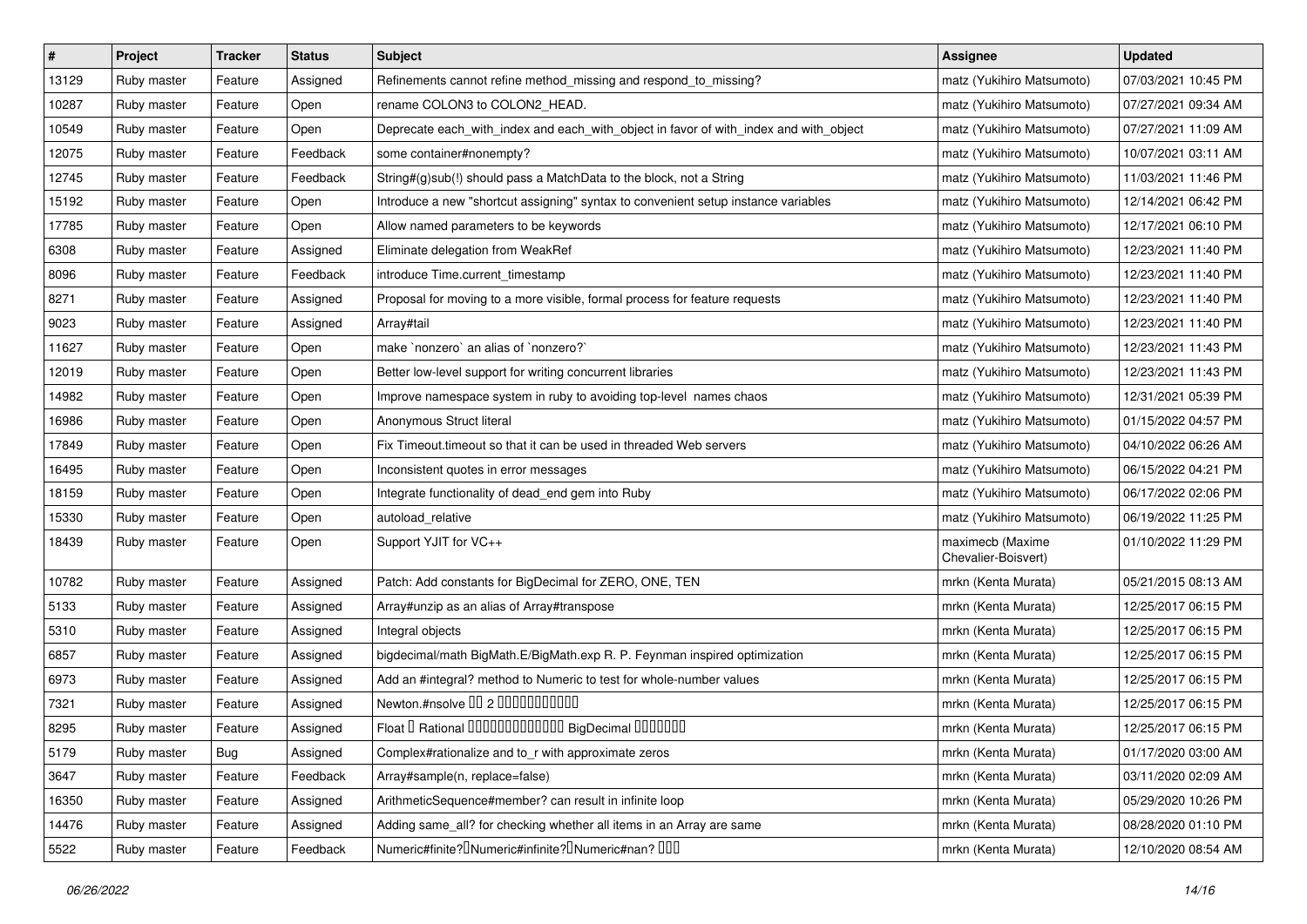| $\pmb{\#}$ | Project     | <b>Tracker</b> | <b>Status</b> | Subject                                                                                                      | <b>Assignee</b>         | <b>Updated</b>      |
|------------|-------------|----------------|---------------|--------------------------------------------------------------------------------------------------------------|-------------------------|---------------------|
| 17339      | Ruby master | Feature        | Assigned      | Semantic grouping with BigDecimal#to_s                                                                       | mrkn (Kenta Murata)     | 12/20/2021 12:39 PM |
| 18677      | Ruby master | Bug            | Assigned      | BigDecimal#power (**) returns FloatDomainError when passing an infinite parameter                            | mrkn (Kenta Murata)     | 04/20/2022 02:04 AM |
| 5654       | Ruby master | Feature        | Assigned      | Introduce global lock to avoid concurrent require                                                            | nahi (Hiroshi Nakamura) | 12/25/2017 06:15 PM |
| 10628      | Ruby master | Misc           | Open          | Peformance of URI module                                                                                     | naruse (Yui NARUSE)     | 12/26/2014 04:08 PM |
| 6265       | Ruby master | Feature        | Assigned      | Remove 'useless' 'concatenation' syntax                                                                      | naruse (Yui NARUSE)     | 08/10/2016 02:36 AM |
| 13221      | Ruby master | Feature        | Assigned      | [PATCH] gems/bundled_gems: add "curses" RubyGem                                                              | naruse (Yui NARUSE)     | 09/25/2017 06:32 PM |
| 3388       | Ruby master | Feature        | Feedback      | regexp support for start_with? and end_with?                                                                 | naruse (Yui NARUSE)     | 12/25/2017 06:02 PM |
| 5461       | Ruby master | Feature        | Assigned      | Add pipelining to Net::HTTP                                                                                  | naruse (Yui NARUSE)     | 12/25/2017 06:15 PM |
| 7892       | Ruby master | <b>Bug</b>     | Open          | MIME encoding bug of NKF.nkf                                                                                 | naruse (Yui NARUSE)     | 12/25/2017 06:15 PM |
| 9020       | Ruby master | Feature        | Assigned      | Net::HTTPResponse predicate/query methods                                                                    | naruse (Yui NARUSE)     | 12/25/2017 06:15 PM |
| 15007      | Ruby master | Misc           | Open          | Let all Init_xxx and extension APIs frequently called from init code paths be considered cold                | naruse (Yui NARUSE)     | 12/06/2018 11:05 AM |
| 11526      | Ruby master | Bug            | Assigned      | Streaming HTTP requests are not idempotent and should not be retried                                         | naruse (Yui NARUSE)     | 07/01/2019 09:16 PM |
| 5764       | Ruby master | Feature        | Assigned      | Net::HTTP should assume HTTP/0.9 on unexpected responses                                                     | naruse (Yui NARUSE)     | 07/15/2019 05:06 PM |
| 15940      | Ruby master | Feature        | Open          | Coerce symbols internal fstrings in UTF8 rather than ASCII to better share memory with string literals       | naruse (Yui NARUSE)     | 07/30/2019 04:17 AM |
| 15931      | Ruby master | Feature        | Open          | encoding for CESU-8                                                                                          | naruse (Yui NARUSE)     | 12/20/2019 05:42 AM |
| 16559      | Ruby master | Feature        | Open          | Net::HTTP#request injects "Connection: close" header if #started? is false, wasting HTTP server<br>resources | naruse (Yui NARUSE)     | 05/28/2020 07:37 PM |
| 17111      | Ruby master | Feature        | Assigned      | Improve performance of Net::HTTPHeader#set_form by 40%                                                       | naruse (Yui NARUSE)     | 08/10/2020 05:36 AM |
| 17638      | Ruby master | Feature        | Assigned      | Support backtracing with the libbacktrace library                                                            | naruse (Yui NARUSE)     | 03/05/2021 03:40 PM |
| 18371      | Ruby master | Misc           | Assigned      | Release branches (release information in general)                                                            | naruse (Yui NARUSE)     | 03/23/2022 10:32 PM |
| 8449       | Ruby master | Feature        | Open          | Array#ary_plus always returns an array                                                                       | nobu (Nobuyoshi Nakada) | 06/02/2013 04:23 PM |
| 8959       | Ruby master | Feature        | Assigned      | Allow top level prepend                                                                                      | nobu (Nobuyoshi Nakada) | 10/16/2013 03:22 AM |
| 6769       | Ruby master | Feature        | Assigned      | rbinstall.rb: install both src and batch files separetely                                                    | nobu (Nobuyoshi Nakada) | 10/30/2015 12:38 PM |
| 11670      | Ruby master | Feature        | Open          | Show warning to make nested def obsolete                                                                     | nobu (Nobuyoshi Nakada) | 11/09/2015 07:40 AM |
| 12064      | Ruby master | Feature        | Open          | Make creation of enc/unicode/casefold.h automatic again                                                      | nobu (Nobuyoshi Nakada) | 02/12/2016 06:13 AM |
| 13269      | Ruby master | Bug            | Assigned      | test/readline/test_readline.rb and mingw                                                                     | nobu (Nobuyoshi Nakada) | 03/13/2017 08:56 AM |
| 12473      | Ruby master | <b>Bug</b>     | Assigned      | Test failure on fedora with TestTimeExtension#test_huge_precision                                            | nobu (Nobuyoshi Nakada) | 04/28/2017 01:45 PM |
| 12725      | Ruby master | <b>Bug</b>     | Assigned      | Trying to use ./miniruby before it exists                                                                    | nobu (Nobuyoshi Nakada) | 04/28/2017 01:45 PM |
| 13577      | Ruby master | Feature        | Assigned      | Digest file accidentally receives File object but uses file path                                             | nobu (Nobuyoshi Nakada) | 05/20/2017 06:50 PM |
| 13378      | Ruby master | Feature        | Open          | Eliminate 4 of 8 syscalls when requiring file by absolute path                                               | nobu (Nobuyoshi Nakada) | 06/16/2017 07:57 AM |
| 13516      | Ruby master | Feature        | Assigned      | Improve the text of the circular require warning                                                             | nobu (Nobuyoshi Nakada) | 08/31/2017 05:49 AM |
| 13332      | Ruby master | Feature        | Feedback      | Forwardable#def_instance_delegator nil                                                                       | nobu (Nobuyoshi Nakada) | 09/25/2017 08:20 AM |
| 2324       | Ruby master | Feature        | Assigned      | Dir instance methods for relative path                                                                       | nobu (Nobuyoshi Nakada) | 12/25/2017 05:58 PM |